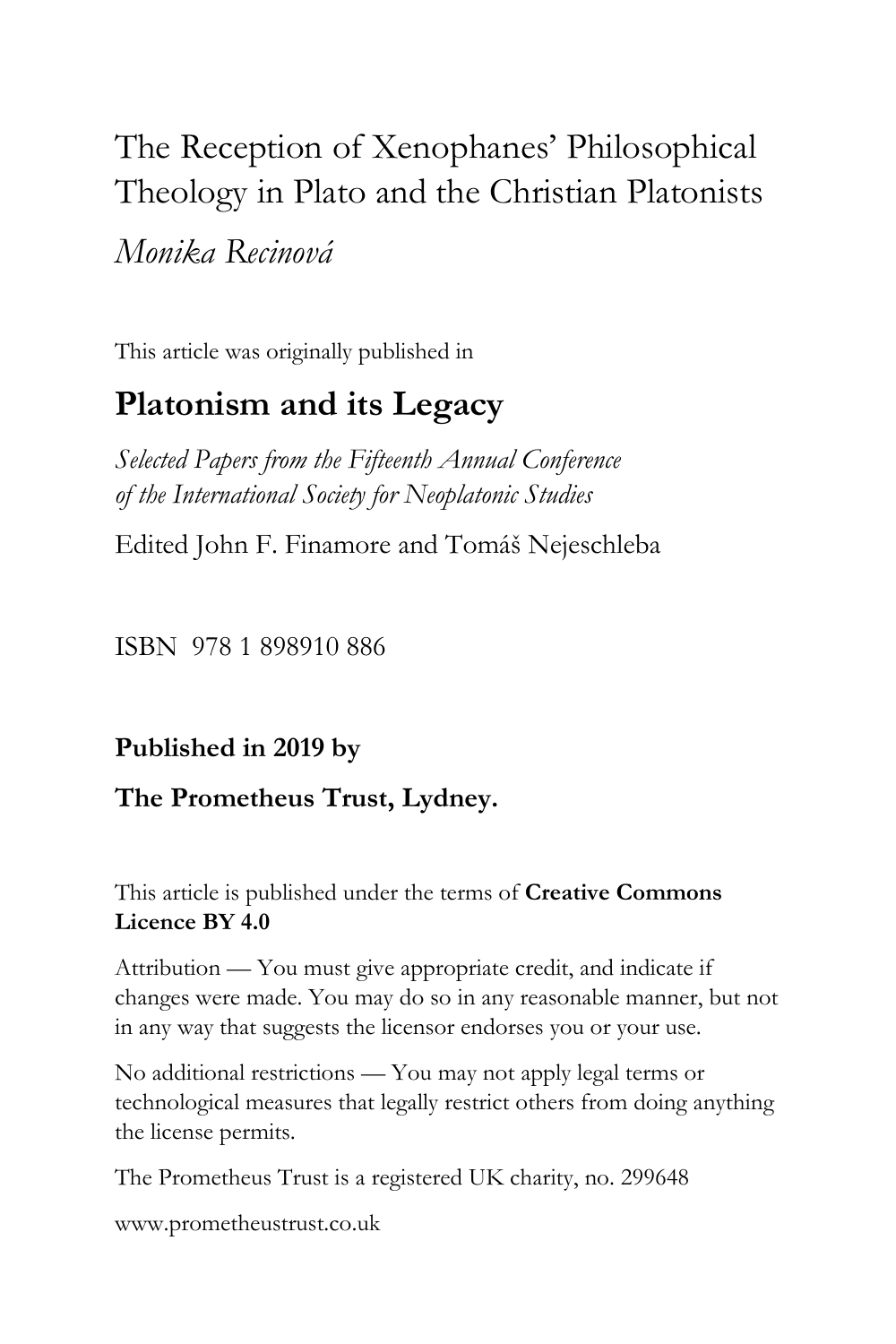## The Reception of Xenophanes' Philosophical Theology in Plato and the Christian Platonists

#### Monika Recinová

The philosophical concept of god with the broad impact on later Western theological speculation, because of its wide reception, especially via the Platonic tradition, was formulated by Xenophanes of Colophon, a pre-Socratic thinker of the late archaic period (580/577 – c. 485 BC). Xenophanes formulated his new rational concept of god in the context of the anti-anthropomorphic and moral critique of Homeric and Hesiodic epic mythology. In his rational theology, Xenophanes used the ancient word θεός, "god", which was initially used in a predicative way<sup>[1](#page-1-0)</sup> in the scope of the Greek religious cult but changed its content profoundly. The vivid experience of the divine in the religious cult reflected in Greek myth was replaced by a purely rationally constructed metaphysical theology with the rational concept of god endowed with philosophical perfections. Xenophanes is thus the founder of the most influential Greek concept of the god of philosophers, which broke with the concept of the divine in Greek myth and established a completely new theological paradigm.

 Xenophanes' thought structure, a critique of traditional mythology, which is replaced by the new rational concept of god, became a very influential *topos* of Greek philosophy, which was widely shared and further enlarged and reinterpreted by numerous later Greek philosophers of different philosophical schools. This wide reception of the Xenophanean *topos* is not restricted to merely ancient philosophers; its echoes can also be traced in some Hellenistic-Jewish writers and in many Church fathers. The history of this broad reception of the Xenophanean *topos* was never studied in its entirety.<sup>[2](#page-1-1)</sup>

<span id="page-1-0"></span><sup>&</sup>lt;sup>1</sup> Wilamowitz-Moellendorff (1955) 17-19; *cf*. also Burkert (2009) 20.<br><sup>2</sup> The most complete attempt to outline this reception in ancient philosophers so

<span id="page-1-1"></span>far was made by Schäfer (1996) 214-264; the Hellenistic-Jewish reception, mainly by Philo, was studied by Dreyer (1970); the reception by the Church fathers was partially studied by H. A. T. Reiche in his unpublished dissertation at Harvard (1955), and from partial points of view by some later scholars in significant journal studies; *cf. esp.* Grant (1979); Schoedel (1979); Mansfeld (1988); *etc*. The comprehensive study of Xenophanes' reception, especially in the patristic writings, is the subject of my research at Palacký University, Olomouc, Czech Republic.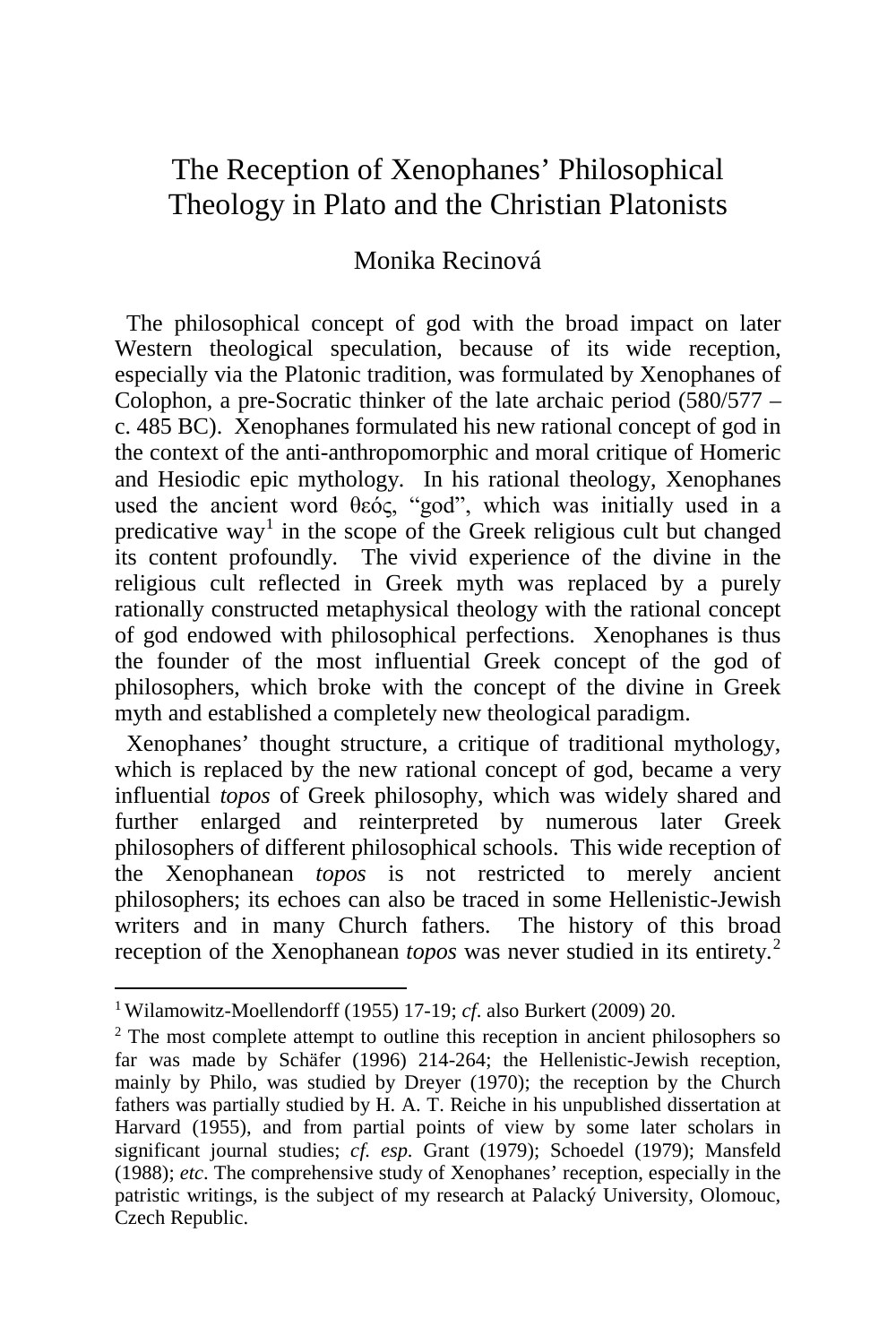In this paper, I intend to present a short outline of the reception of the Xenophanean *topos* in Plato and the Platonic tradition and its subsequent impact on the theological discourse of some Hellenistic-Jewish and Christian Platonists.

#### 1. The formation of Xenophanes' philosophical notion of god

 The first "religious teachers" of ancient Greece, who shaped the ideas about gods known from the religious cult, were ancient poets, above all Homer and Hesiod.<sup>[3](#page-2-0)</sup> Xenophanes was very much aware of the importance of the epic poets for the religious instruction of ancient Greece: "Since from the beginning all have learned according to Homer..."<sup>[4](#page-2-1)</sup> This importance of the ancient epic poets for the religious ideas of the ancient Greeks was later also reflected by Herodotus.<sup>[5](#page-2-2)</sup> The Homeric epic provided commonly shared ideas of Greek civic religion and profoundly influenced the nascent Greek religious art, but the Homeric stories about gods were a product of a vivid poetic depiction of a mythical world, not a serious theology in the later Platonic sense of the word.<sup>[6](#page-2-3)</sup> Epic stories about gods were playful transformations of mythical motifs where the power of gods became apparent in the context of a story, not doctrines about the nature of gods. Nevertheless, it was precisely the Homeric conception of personal and immortal Olympic gods, especially of the exalted Homeric Zeus,<sup>[7](#page-2-4)</sup> which paved the way for Xenophanes' rational concept of god: Xenophanes formulated his new philosophical notion of god polemically against the epic conceptions and because of its origin, his own concept of god was to a large extent *ex negativo* determined by the Homeric idea of personalized and immortal Olympic gods.<sup>[8](#page-2-5)</sup>

<span id="page-2-0"></span><sup>3</sup> *Cf.* Adam (1908) 9; 21-67.

<span id="page-2-1"></span><sup>4</sup> Xenophanes, Fr. 10 (Heitsch), tr. Lesher; Xenophanes was very probably the first to mention Homer polemically as the educator of Greece; *cf*. Gemelli Marciano (2005) 122.

<sup>5</sup> *Cf*. Hdt. 2.53.

<span id="page-2-3"></span><span id="page-2-2"></span><sup>6</sup> For Plato's conception of theology in the *Republic* and its inspiration by Xenophanes see *infra* section 2.2

<span id="page-2-4"></span><sup>7</sup> *Cf*. *esp*. Hom. *Il*. 8.19–26; *cf*. also, *e.g.*, *Il*. 1.544; *Od*. 1.26–27.

<span id="page-2-5"></span><sup>8</sup> Babut (1974a) 42; Dreyer (1970) 22 *cf*. also Granger (2013).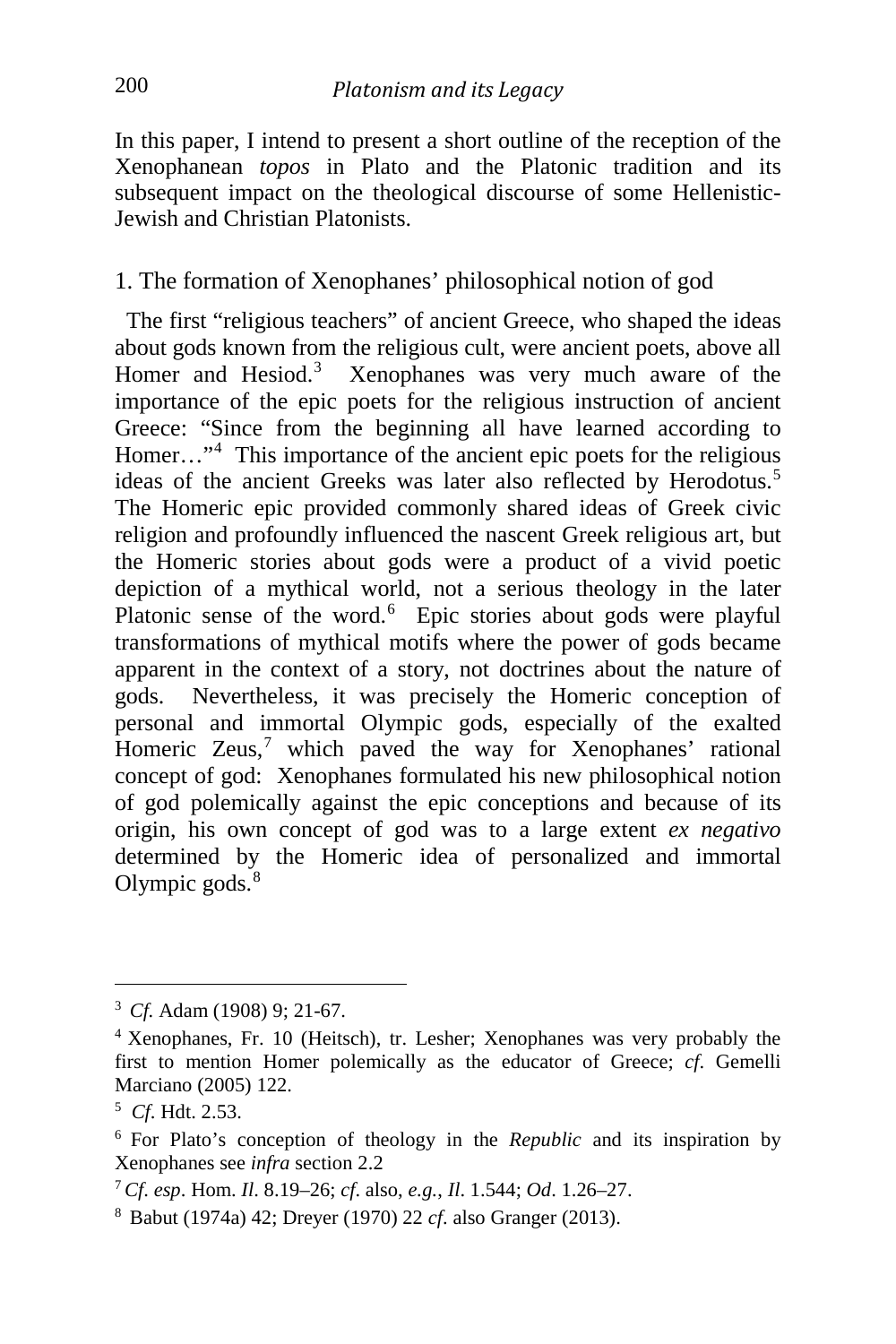1.2. Xenophanes' critique of the epic stories about gods and his new philosophical notion of god

 Xenophanes regarded the Homeric stories about gods, contrary to their intention, as seriously intended theological statements. The epic stories, when taken as serious accounts of the nature of gods, inevitably appear blasphemous, as is apparent in Xenophanes' Fr. 11 (Heitsch):

Homer and Hesiod have attributed to the gods all sorts of things which are matters of reproach and censure among men (ὀνείδεα καὶ ψόγος): theft, adultery, and mutual deceit (κλέπτειν μοιχεύειν τε καὶ ἀλλήλους ἀπατεύειν). (tr. Lesher)

This fragment was preserved by Sextus Empiricus, $9$  who cites it once more in another place in his *Adversus Mathematicos*, [10](#page-3-1) in slightly different wording and connected with a critique of the succession myths about the first generations of gods:

Fr. 12 (Heitsch)

[Homer and Hesiod, according to Xenophanes the Colophonian:] …as they sang of numerous illicit divine deeds (θεῶν ἀθεμίστια ἔργα): theft, adultery, and mutual deceit. [For Cronus, in whose time they say the life was happy, castrated his father and swallowed his children, while his son, Zeus, after removing him from his kingdom, "threw him under the earth…" (*Il*. 14.204) etc.] $11$  (tr. Lesher)

Xenophanes' critique of epic mythology was predominantly moral: the poets attributed to gods deeds which did not even correspond to the standards of human behavior (ὀνείδεα καὶ ψόγος ἐστίν)<sup>[12](#page-3-3)</sup> and which violated the laws common in the human society of Xenophanes' day (θεῶν ἀθεμίστια ἔργα).[13](#page-3-4) The critique of the succession myths about the first generations of gods mentioned by Sextus Empiricus could be taken directly from Xenophanes' original text:<sup>14</sup> Although no direct fragment of Xenophanes with this critique has been preserved, the critique of the fights between the first generations of gods is mentioned

<span id="page-3-1"></span><span id="page-3-0"></span><sup>9</sup> Sex. Emp. *M.* 9.193. 10 Sex. Emp. *M.* 1.289. 11 *Cf*. also Hes. *Th*. 453–506; 617–819.

<span id="page-3-3"></span><span id="page-3-2"></span><sup>12</sup> Xenophanes, Fr. 11 (Heitsch).

<span id="page-3-4"></span><sup>13</sup> Xenophanes, Fr. 12 (Heitsch).

<span id="page-3-5"></span><sup>14</sup> Babut (1974) 86-87, n. 15.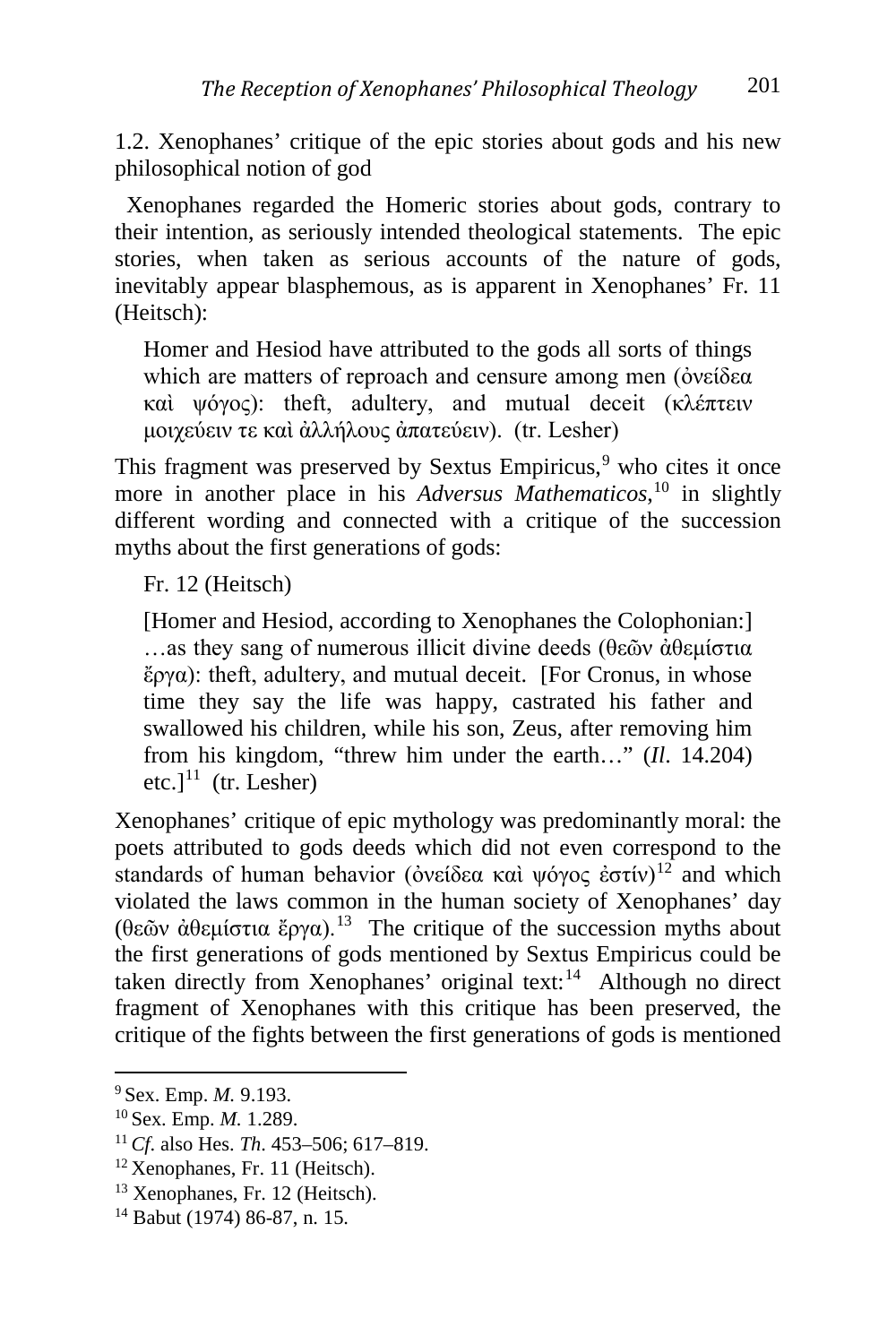in a passage in Euripides' *Hercules*, [15](#page-4-0) strongly influenced by Xenophanes,<sup>[16](#page-4-1)</sup> which was included by the Diels-Kranz edition of pre-Socratics among Xenophanes' fragments as fragment DK 21 C 1. In his general moral critique, in Fr. 11 and 12, directly quoted above, Xenophanes does not mention the specific epic stories which he alluded to, but later tradition identified them almost unanimously: "Theft" (κλέπτειν) can be a critique of Hermes' stealing of Apollo's herd from *Homeric Hymn to Hermes*[17](#page-4-2) or Hesiod's myth about Prometheus' theft of fire from Zeus.<sup>18</sup> Stories about the rapes of mythical semi-divine heroes (*e.g.*, of Theseus) also occur in Greek mythology. The verb μοιχεύειν is a neologism of Xenophanes based on the Homeric noun μοιχάργια.<sup>[19](#page-4-4)</sup> The Homeric passage referred to by this word is the well-known Ares-Aphrodite story from the *Odyssey*. [20](#page-4-5) The other passage from Homer alluded to by Xenophanes may be the catalogue of Zeus' adulteries from the *Iliad*. [21](#page-4-6) "Mutual deceit" (άλλήλους άπατεύειν) can allude to Prometheus' deceit of Zeus<sup>[22](#page-4-7)</sup> or even more probably the famous passage "The Deception of Zeus" from the *Iliad*. [23](#page-4-8) In another Fr. 1.21–23 (Heitsch) Xenophanes also criticized the myths about the "battles of Titans, Giants and Centaurs" and the other "furious conflicts" (στάσιας σφεδανάς) of Greek mythology. These myths are devalued by Xenophanes as mere "outdated fictions" (πλάσματα τῶν προτέρων).<sup>[24](#page-4-9)</sup>

 Xenophanes' philosophical critique of epic stories about gods was based on the category "worthy" or "seemly of god", which is attested to in Xenophanes' Fr. 26 (Heitsch):

…Always he [*i.e.*, god] abides in the same place, not moving at all, / nor is it seemly (οὐδὲ… ἐπιπρέπει) for him to travel to different places at different times. (tr. Lesher)

- <span id="page-4-5"></span><sup>20</sup> Hom. *Od*. 8.267–366.
- <span id="page-4-6"></span><sup>21</sup> Hom. *Il*. 14.315–328.
- <span id="page-4-7"></span><sup>22</sup> *Cf*. Babut (1974) 89.

<span id="page-4-0"></span><sup>15</sup> Eur. *HF* 1341–1346.

<span id="page-4-1"></span><sup>16</sup> Jaeger (1948) 213, n. 51.

<span id="page-4-2"></span><sup>17</sup> *Hom. hymn.* 4.70–105.

<span id="page-4-3"></span><sup>18</sup> Hes. *Th*. 565–566; *Op.* 50–52.

<span id="page-4-4"></span><sup>19</sup> Hom, *Od*. 8.332.

<span id="page-4-8"></span><sup>23</sup> *Il*. 14.153–353.

<span id="page-4-9"></span><sup>24</sup> Xenophanes, Fr. 1.22 (Heitsch).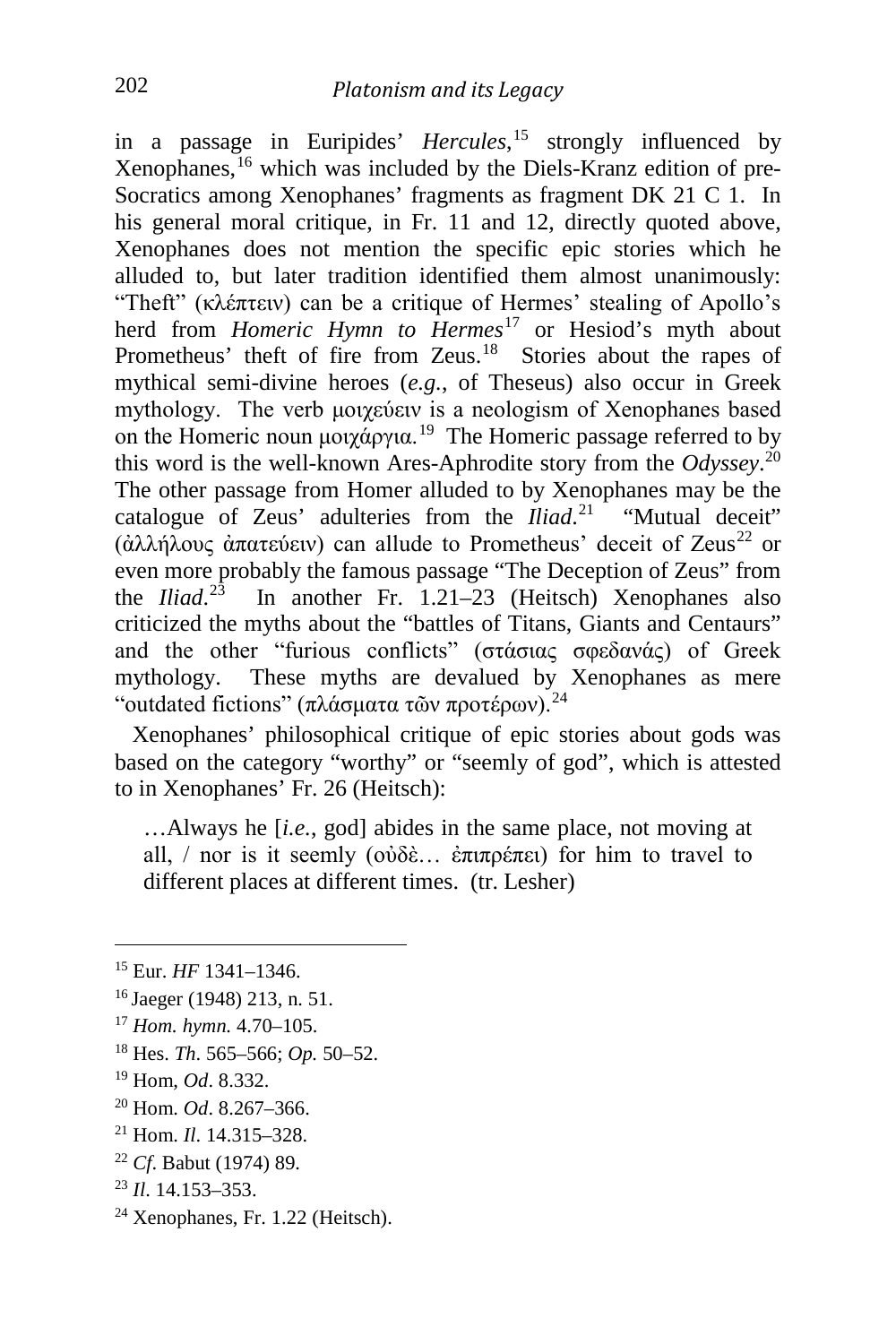It is not fitting for god to travel between different strata of the cosmos, as the Homeric gods did, but in the later terminology of natural theology, god is completely without motion.

 This category "worthy of god", which Xenophanes introduced to philosophical theology,<sup> $25$ </sup> is based on the profoundly different notion of god which Xenophanes coined under the influence of Homeric concepts. Against the background of this new rational notion of god, it can be said what is or what is not "seemly" to predict about god. Xenophanes' most important theological Fr. 23 (Heitsch) is already to a large extent polemical:

One god (εἵς θεός) is greatest among gods and men, not at all like mortals in body or in thought. (tr. Lesher)

 In later terminology, god is neither anthropomorphic as to his shape nor anthropopathic as to his thought. In this theological fragment of Xenophanes', the word θεός is used not predicatively, but, for the first time in a Greek philosophical text, as the subject in a sentence, about which new philosophical qualities are predicated. This fragment is the first extant attempt to construct, still to a large extent only polemically, a doctrine about the nature of god. As we have seen in Fr. 26 (Heitsch), Xenophanes' god is also without motion. The other philosophical predicates of the "one god" are specified by the next theological fragments of Xenophanes: $^{26}$  $^{26}$  $^{26}$  god is also without beginning and end, $^{27}$  $^{27}$  $^{27}$  he is without parts or members and he perceives as a whole: "Whole he sees, whole he thinks, and whole he hears."<sup>[28](#page-5-3)</sup> Xenophanes' "one god" – in the manner of the later "unmoved mover" of Aristotle<sup>[29](#page-5-4)</sup> – effortlessly "shakes" the whole world by the power of his thinking: "But completely without toil he shakes all things by the thought of his mind<sup>"[30](#page-5-5)</sup>

 Xenophanes himself still expressed his theological ideas to a large extent polemically and did not yet use the explicit predicates of god that were common in later positive rational theology. His significance

<span id="page-5-0"></span><sup>25</sup> *Cf*. Dreyer (1970) 20-24; Sheridan (2000) 24; *etc*.

<span id="page-5-1"></span><sup>26</sup> *Cf*. "Die 'Sieben Dogmen' des Xenophanes" in: Schäfer (1996) 203-207.

<span id="page-5-2"></span><sup>&</sup>lt;sup>27</sup> Xenophanes, Fr. 14 (Heitsch): "But the mortals suppose that gods are born,  $/$ wear their own clothes and have a voice and body." (tr. Lesher); and DK 21 A 13 (critique of the death of mythical gods).

<span id="page-5-3"></span><sup>28</sup> Xenophanes, Fr. 24 (Heitsch); tr. Lesher.

<span id="page-5-4"></span><sup>29</sup> Jaeger (1948) 408; Schäfer (1996) 258-264; Halfwassen (2008) 290.

<span id="page-5-5"></span><sup>30</sup> Xenophanes, Fr. 25 (Heitsch), tr. Lesher.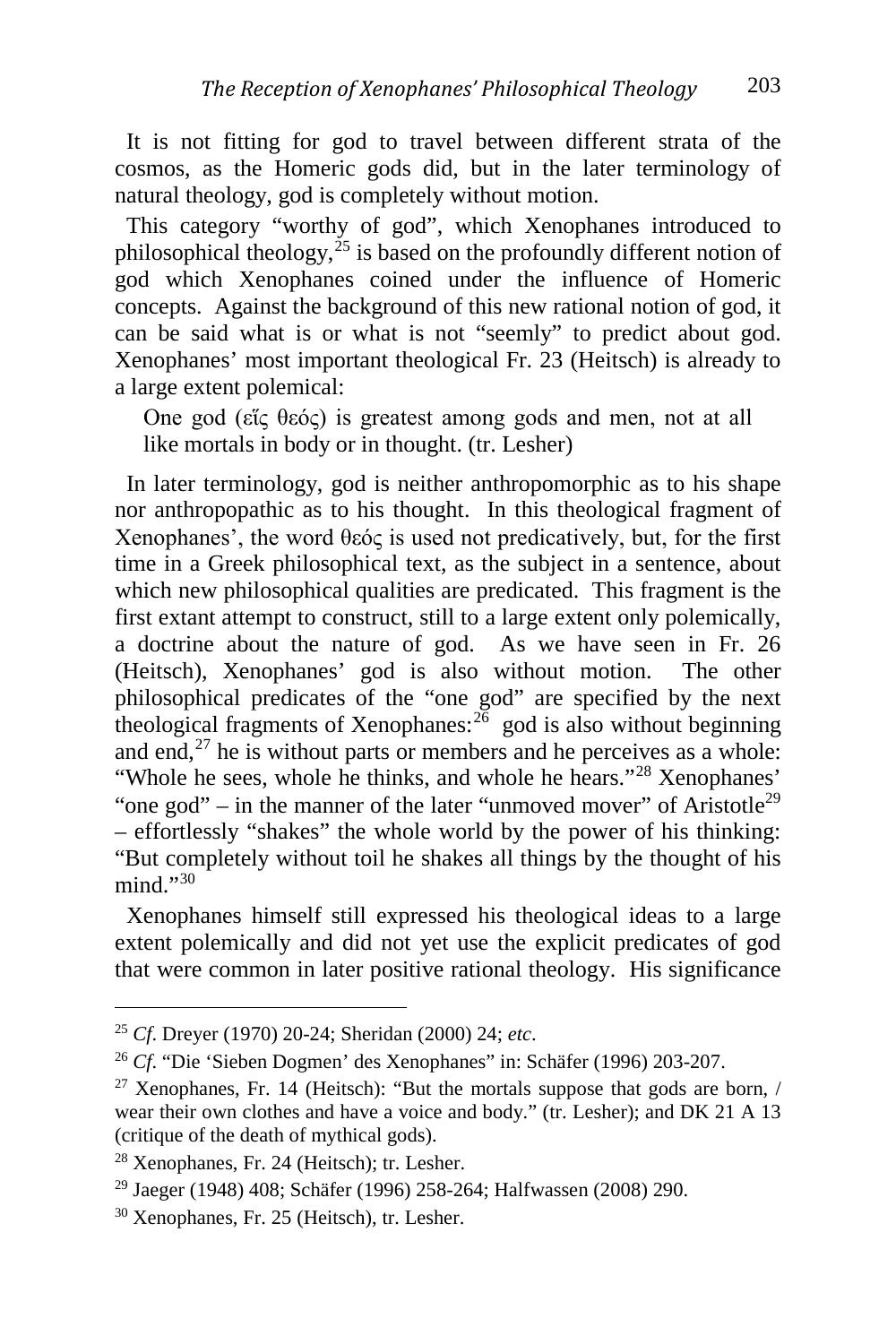lies, however, in the fact that he laid the foundations for the later development of philosophical theology. The key figure in the broad ancient reception of Xenophanes' philosophical theology, which became a widely shared philosophical *topos*, was Plato.

2. The reception of Xenophanes' philosophical theology in Plato and the Platonic tradition

2.1 Plato's reception of the Xenophanean critique of epic mythology

 Plato admitted that Homer "educated Greece" and that he was "the most poetic and first of the tragic poets,"[31](#page-6-0) but as a philosopher Plato parted with the epic tradition. He refers to "an old quarrel between philosophy and poetry,"[32](#page-6-1) which is Plato's poetic description of the tension between mythical and rational thinking. This "old quarrel between poetry and philosophy" originated in the pre-Socratics, especially in Xenophanes, as has been shown, in differences about theology, *i.e.*, about the proper concept of god.[33](#page-6-2) The *locus classicus* of Plato's reception of the Xenophanean critique of epic mythology is situated especially in Plato's *Republic*<sup>[34](#page-6-3)</sup> in the context of the discussion between Socrates and Adeimantus about the proper musical education of the future rulers of Plato's ideal state.<sup>[35](#page-6-4)</sup> The children must hear only those tales which correspond to the opinions "they must have when they are grown up".[36](#page-6-5) Homer and Hesiod told "false tales" about the nature of gods,  $37$  because they do not represent "what gods and heroes

<span id="page-6-1"></span><span id="page-6-0"></span><sup>&</sup>lt;sup>31</sup> *R*. 10.606e–607a (tr. Bloom).<br><sup>32</sup> *R*. 10.607b (tr. Bloom). For an alternative interpretation see, *e.g.*, Levin (2001); Most (2011).

<span id="page-6-2"></span><sup>33</sup> *Cf*. Adam (1908) 4.

<span id="page-6-3"></span><sup>34</sup> *Esp*. *R.* 2.377e6–3.392c *passim*. The influence of Xenophanes on Plato's critique of mythology is generally acknowledged by many scholars, see, *e.g.*, Schäfer (1996) 250-254; Palmer (1998) 31; Enders (2000)75; *etc*.

<span id="page-6-4"></span><sup>&</sup>lt;sup>35</sup> Plato's critique of mythology has been the subject of extensive study in modern scholarship; from the recent literature the contributions of Moors (1982), Brisson (1994), and Janka and Schäfer (2002) are especially deserving of attention; for the problem of Plato's attitude to the myth see also Destée and Herrmann (2011); for Plato's attitude to the poets see also Collobert and Destrée and Gonzales (2012).

<span id="page-6-5"></span><sup>36</sup> *R.* 2.377b (tr. Bloom).

<span id="page-6-6"></span><sup>37</sup> *R*. 2.377d.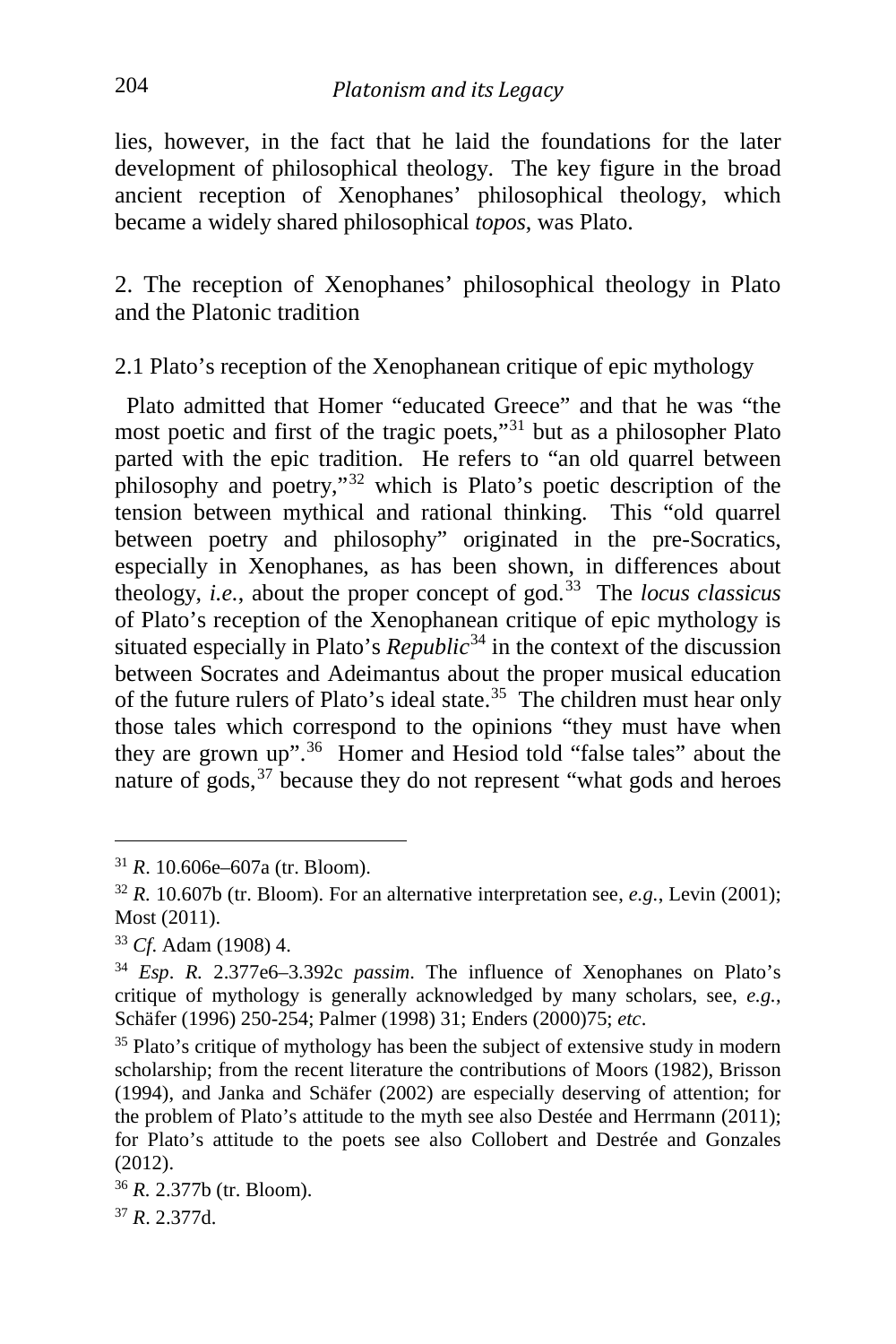are like".[38](#page-7-0) As a striking example of this false representation of gods, Plato mentions the succession myths of the first generations of gods:

*R.* 378a

First, I said, the man who told the biggest lie about the biggest things didn't tell a fine lie–how Uranus did what Hesiod says he did, and how Cronus in his turn took revenge on him. And Cronus' deeds and his sufferings at the hands of his son, not even if they were true would I suppose they should so easily be told to thoughtless young things… (tr. Bloom)

These "harsh speeches" could become a pretext for immoral deeds among men:

*R.* 378b

And they mustn't be spoken in our city, Adeimantus, I said. Nor must it be said within the hearing of a young person that in doing the extremes of injustice, or that in punishing the unjust deeds of his father in every way, he would do nothing to be wondered at, but would be doing only what he first and the first and the greatest of the gods did. (tr. Bloom)

 In accordance with Xenophanes' criterion in theology, Adeimantus in Plato' text labeled these succession myths as "unseemly": "To say this doesn't seem fitting (ἐπιτήδεια) to me either."[39](#page-7-1) The Platonic term ἐπιτήδεια is the direct equivalent of the Xenophanean word έπιπρέπει.<sup>[40](#page-7-2)</sup>

 Plato also criticized as wrong examples for young people epic stories that "gods make war on gods, and plot against them and have battles with them", the "battles of Giants and the many diverse disputes of gods and heroes with their families and kin", and "the battles of the gods made by Homer… whether they are made with a hidden sense or without a hidden sense".<sup>41</sup> Plato's critique of the wars and battles between gods mentioned in Homer<sup>[42](#page-7-4)</sup> is not evidenced in Xenophanes' preserved fragments. If not inspired by Xenophanes, it could be

<span id="page-7-0"></span><sup>38</sup> *R.* 2.377e.

<span id="page-7-1"></span><sup>39</sup> *R.* 2.378b (tr. Bloom).

<span id="page-7-2"></span><sup>40</sup> Enders (2000) 75, n. 133.

<span id="page-7-3"></span><sup>41</sup> *R.* 2.378c–d.

<span id="page-7-4"></span><sup>42</sup> *Esp*. *Il*. 20.4–21.520.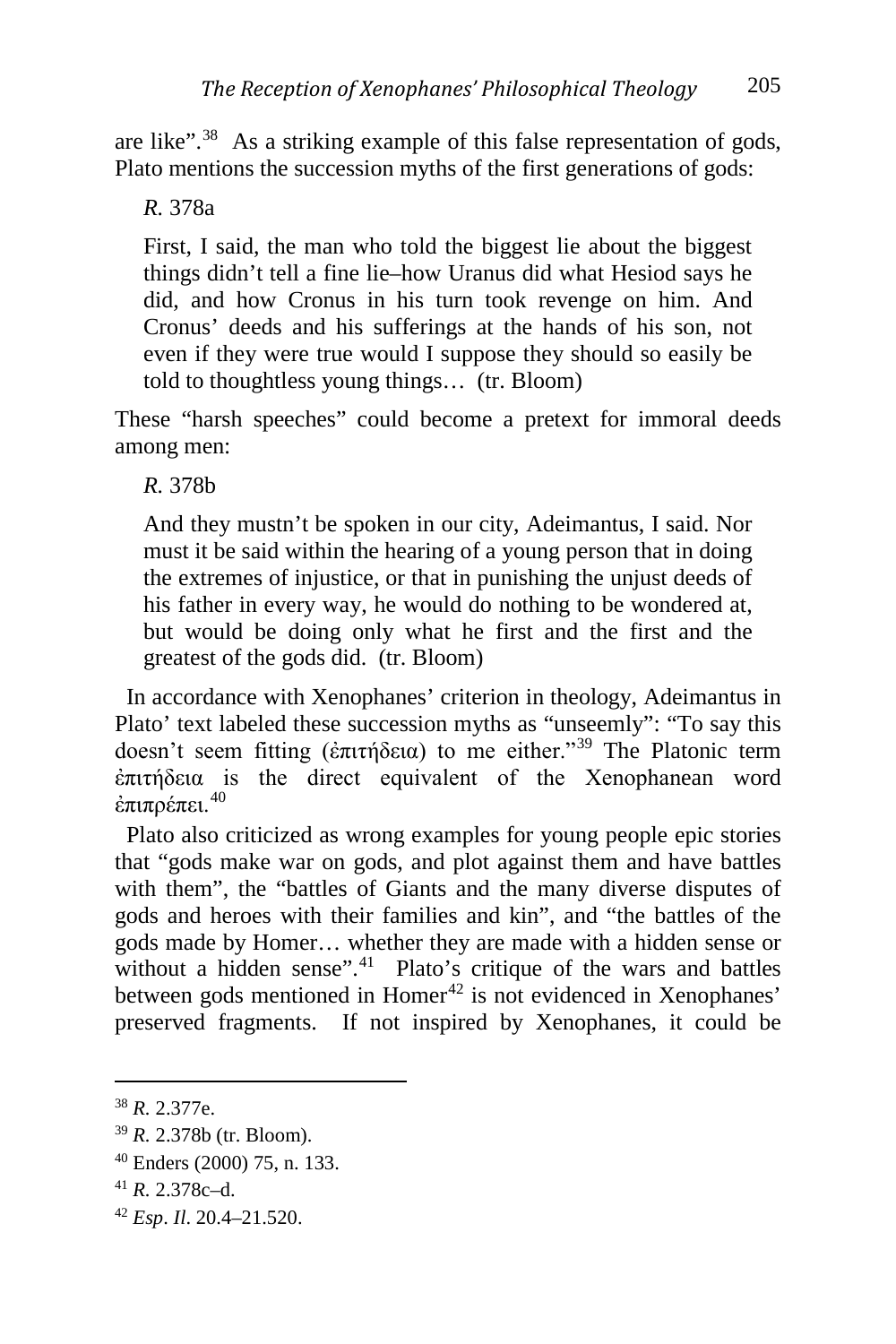Plato's own enlargement of traditional Xenophanean reproaches of epic mythology.

Plato also criticized the rapes of semi-divine heroes<sup> $43$ </sup> and the morally offensive passage from the *Iliad* depicting the unmoderated behavior of Zeus<sup>[44](#page-8-1)</sup> which occurs in the same paragraph of the Homeric text as the catalogue of Zeus' adulteries as bad examples for the future rulers of his ideal state. Plato connects this moral critique of Zeus with the moral critique of the Ares-Aphrodite story from the *Odyssey*:

*R.* 3.390b–c

Or Zeus, alone and awake, making plans while the other gods and men sleep, easily forgetting all of them because of sexual desire, and so struck when he sees Hera that he isn't even willing to go into the house, but wants to have intercourse right there on the ground, saying that he wasn't so full of desire even when they first went unto one another, 'unbeknownst to their dear parents?' Nor is Hephaestus' binding of Ares and Aphrodite fit, for similar reasons. (tr. Bloom)

 In his Fr. B 11 and B 12 (Heitsch) Xenophanes asserted the social impact of the moral offensiveness of the deeds assigned to gods by poets. Plato followed and further enlarged this point of view of Xenophanes' (*cf*. also Xenophanes' Fr. B 1,23) when he labeled the traditional stories of gods as inappropriate examples for young people and thus incorporated the Xenophanean moral critique of epic narrations into the context of his philosophy of education (παίδεια). Plato's Socrates argued that people could commit amoral acts under the pretext of old myths $45$  and Plato himself illustrated this worry extensively as a real danger in his dialogue *Euthyphro*, where the young Euthyphro justifies his legal action against his father by the deeds of Zeus against his fathers in the succession myths about the struggles between the first generations of gods.<sup>46</sup>

 Xenophanes' assault on epic mythology provoked, as early as during Xenophanes' lifetime, the endeavors of Theagenes of Rhegium to defend Homeric mythology by way of an allegorical exegesis. $47$  Plato

<span id="page-8-0"></span><sup>43</sup> *R.* 3.391d.

<span id="page-8-1"></span><sup>44</sup> *Il*. 14.330–353.

<span id="page-8-2"></span><sup>45</sup> *R.*2.378b.

<span id="page-8-3"></span><sup>46</sup> *Cf*. *Euthphr.* 5e–6a.

<span id="page-8-4"></span><sup>47</sup> *Cf*. DK 8 A 1; A 2.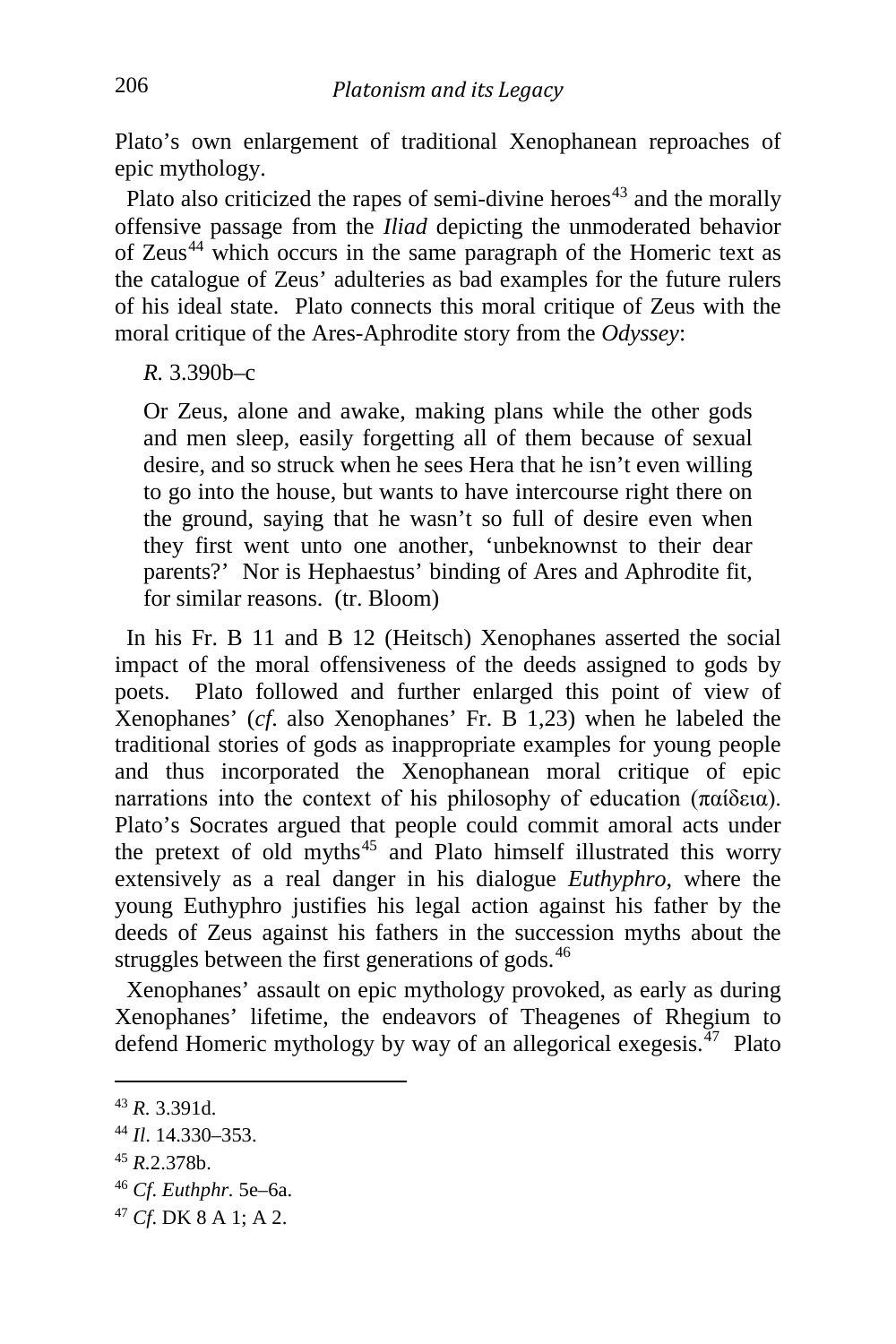resolutely opposed the allegorical exegesis of epic mythology in accordance with his educational point of view, as "a young thing can't judge what is hidden sense and what is not".<sup>[48](#page-9-0)</sup> As a result of his sharp criticism, Plato finally banished poets from his ideal state.<sup>[49](#page-9-1)</sup> not because of the poetic form of their stories about gods, but because of their moral offensiveness and their falsehood.

#### 2.2 Plato's philosophical theology

 Plato did not reject poetry as such but strived for the reform of the epic stories about gods with the help of the new philosophical notion of god. Socrates, in his discussion with Adeimantus, refused to construct new myths about gods on the grounds that "Adeimantus, you and I aren't poets right now but founders of the city".<sup>[50](#page-9-2)</sup> He instead proposed new "laws and models concerning gods" (τύποι περὶ θεολογίας),[51](#page-9-3) which the poets should follow. It is worth noting that Plato was the first Greek thinker within the extant ancient sources to define the word θεολογία, "theology", as philosophical speculation about god.<sup>52</sup> Plato's Socrates specifies that "the god must surely always be described as he is"<sup>[53](#page-9-5)</sup> and defines two main τύποι περί θεολογίας:

 1. God (ὁ θεός) – with the definite article and as the subject in the sentence – is above all good (άγαθός).<sup>[54](#page-9-6)</sup> He cannot be the cause of any evil, contrary to epic stories about gods, but is only the cause of good things:

*R.* 380c

Now, then, I said, this would be one of the laws and models concerning the gods, according to which those who produce speeches will have to do their speaking and those who produce

<span id="page-9-0"></span><sup>48</sup> *R.* 2.378d (tr. Bloom).

<span id="page-9-1"></span><sup>49</sup> *Cf. esp. R.* 3.398a.

<span id="page-9-2"></span><sup>50</sup> *R.* 2.379a (tr. Bloom).

<span id="page-9-3"></span><sup>51</sup> Plato's terminology: νόμοι *R.* 2.380c4; 2.383c7; τύποι *R.* 2.379a5; οἱ τύποι περὶ θεολογίας *R.* 2.380c7; 2.383a2; 2.383c6.

<span id="page-9-4"></span><sup>52</sup>For Plato's conception of theology in the *Republic* and its inspiration by Xenophanes *cf*.*, e.g.*, Jaeger (1948) 4; Schäfer (1996) 249-257; Enders (2000) 75- 89; Riel (2013) 25-59; *etc*.

<span id="page-9-5"></span><sup>53</sup> *R.* 2.379a (tr. Bloom).

<span id="page-9-6"></span><sup>54</sup> *R.* 2.379b.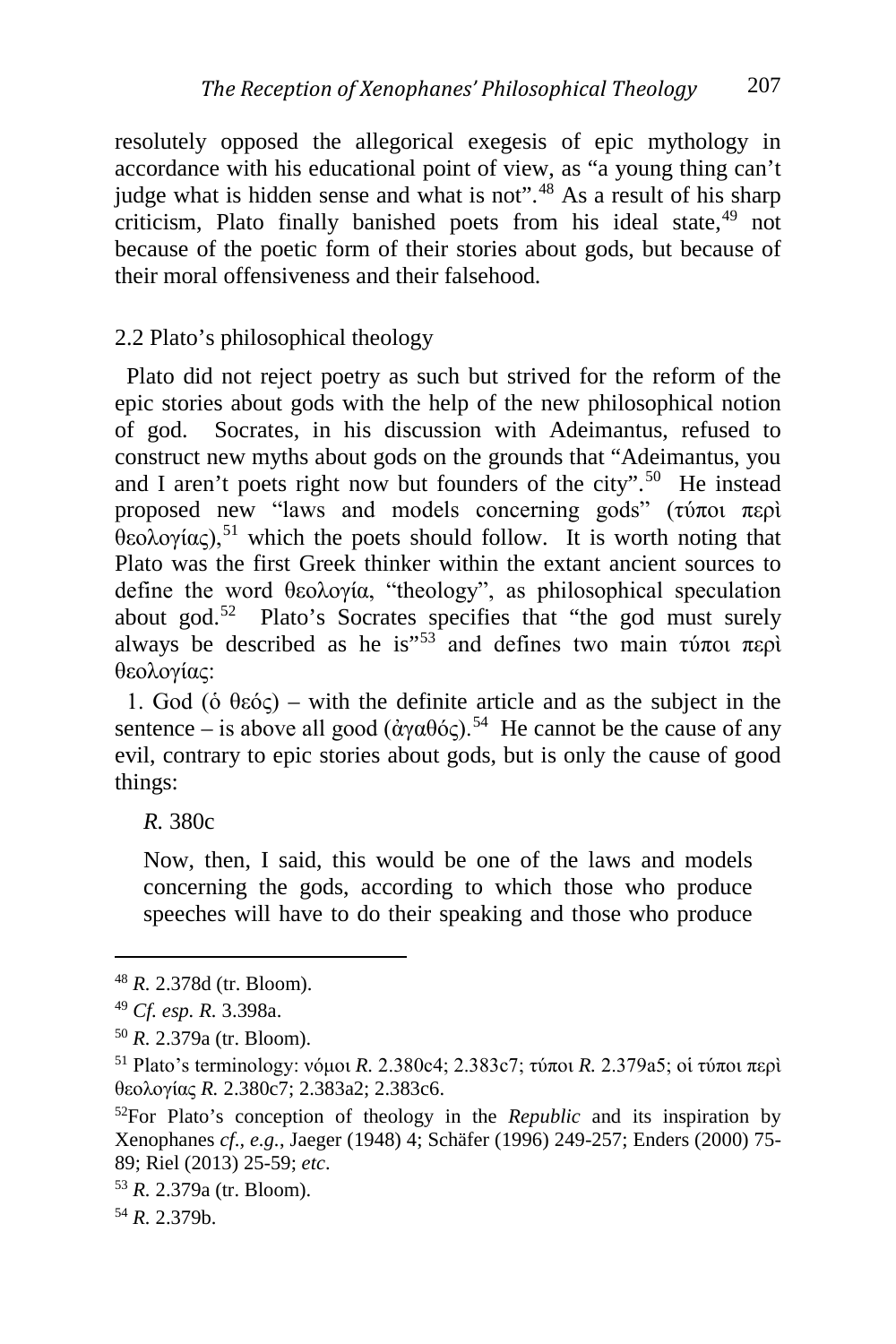poems will have to do their making: the god is not the cause of all things, but of the good. (tr. Bloom)

 Plato's first τύπος περὶ θεολογίας was very probably inspired by Xenophanes' theology, as the basis of Xenophanes' critique of traditional mythology was a doctrine of divine perfection.<sup>[55](#page-10-0)</sup> Although it is not attested to by any direct fragment of Xenophanes, this idea is attributed to Xenophanes by Simplicius: "The most powerful and the best of all is god."<sup>[56](#page-10-1)</sup> The general goodness of god is also attested to by Xenophanes' student Euripides: "If gods do anything evil, they are not  $gods.$ <sup>557</sup>

2. Plato's second τύπος περὶ θεολογίας states that god does not change:

*R.* 382e

Then the god is altogether simple and true in deed and speech, and he doesn't himself change or deceive others by illusions, speeches, of the sending of signs either in waking or dreaming. (tr. Bloom)

 The metamorphosis of gods was a very frequent topic in Greek myths. The unchangeability of god was already foreshadowed by Xenophanes' fragment 21 DK B 26: Xenophanes' "one god" was physically static in terms of external motion. This ideal of external immobility was enlarged in the idea of the absence of internal change. Plato argued against the mutability of god on the basis of his general philosophical assumption that rest is more perfect than motion: god is the most beautiful and in the best form, so that he remains permanently in his own shape; every change would be a change for the worse. Change, multiplicity, and in consequence also passion, as was deduced by later philosophers on the basis of the rational notion of god,<sup>[58](#page-10-3)</sup> must be considered incompatible with the divine nature. Plato's second "model concerning gods" laid the foundations for the later idea of the immutability and *apatheia* of god, which was coined predominantly by the Stoics, but as a theological dogma was also adopted by many later Platonists.

<span id="page-10-0"></span><sup>55</sup> *Cf*. Lesher (1992) 83-84.

<span id="page-10-1"></span><sup>56</sup> DK 21 A 31; *cf*. *also MXG* 927b27 = DK 21 A 28.

<span id="page-10-2"></span><sup>57</sup> Eur. Fr. 292.7 (Nauck).

<span id="page-10-3"></span><sup>58</sup> *Cf*. Frohnhofen (1987) 68-69; 72-76.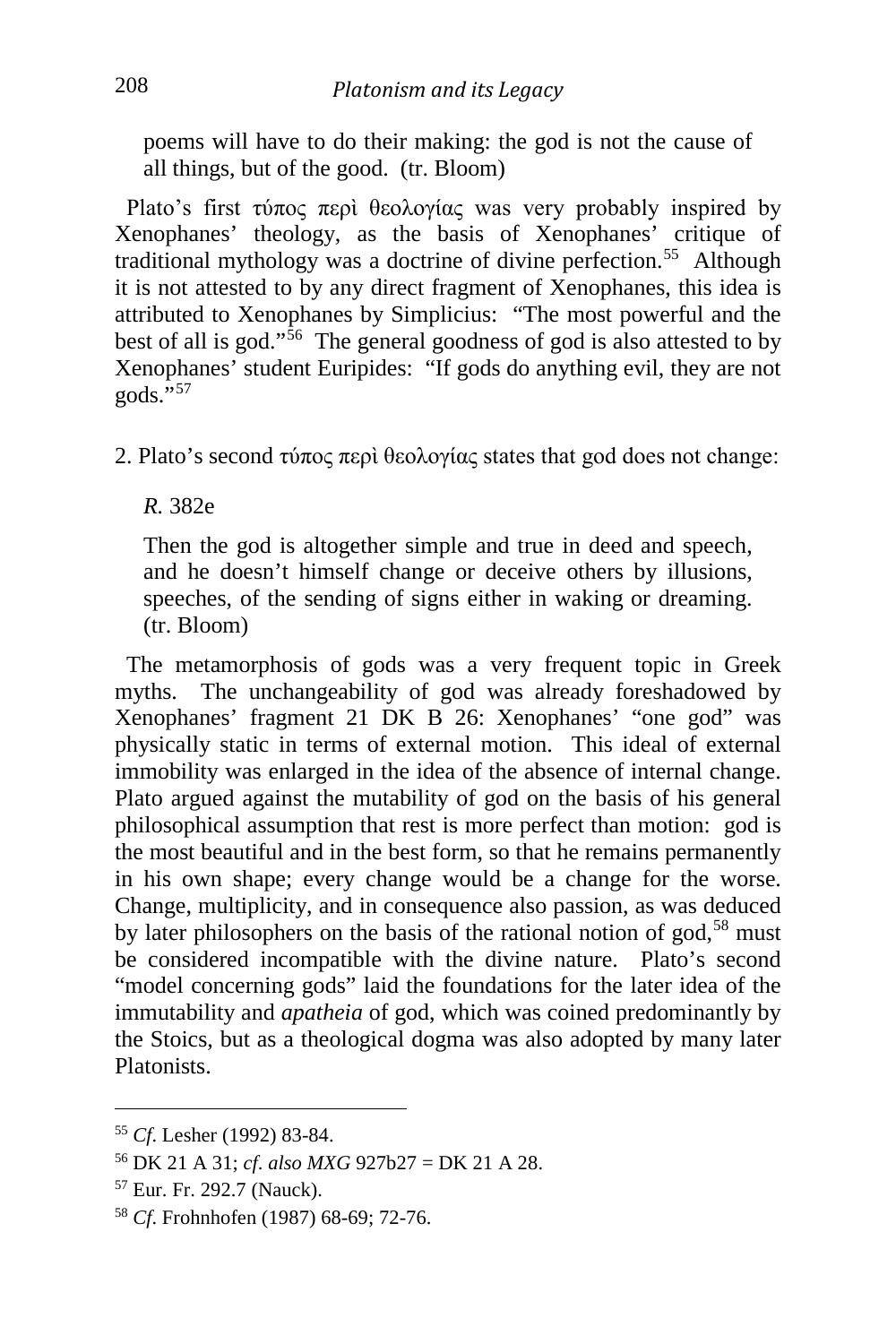Plato is thus, together with Xenophanes and under his influence, the founder of Greek natural theology with its new rational concept of god. It is worth noting that Plato's philosophical notion of god is not the reflection of religious experience, but the product of a widespread demythologization of musical education.[59](#page-11-0) 

2.3 The reception of the *topos* of the Xenophanean critique of Greek mythology in ancient philosophical schools

 The Xenophanean critique of epic stories about gods, largely as a result of its reception by Plato, became a very influential *topos* frequently adopted by many later Greek philosophers of different philosophical schools in their almost universal opposition to mythical anthropomorphism. This broad ancient reception of the *topos* of the Xenophanean and Platonic critique of Greek mythology cannot be outlined within the scope of this paper.<sup>[60](#page-11-1)</sup> I will restrict its depiction to only one significant instance. In his dialogue *De Natura Deorum*  Cicero puts very similar traditional Xenophanean and Platonic arguments against Greek mythology into the mouths of three different protagonists of Hellenistic philosophical schools: an Epicurean, a Stoic, and an Academic skeptic. The Epicurean Velleius asserts the following about Greek mythology:

Cic. *ND* 1.16

The poets have represented the gods as inflamed by anger and maddened by lust, and have displayed to our gaze their wars and battles, their fights and wounds, their hatreds, enmities and quarrels, their births and deaths, their complaints and lamentations, the utter and unbridled licence of their passions, their adulteries and imprisonments… (tr. Rackham)

The argumentation of the Stoic Balbus is very similar:

Cic. *ND* 2.28

We know what the gods look like and how old they are, their dress and their equipment, and also their genealogies, marriages and relationships, and all about them is distorted into the

<span id="page-11-0"></span><sup>59</sup> Kerényi (1963) 30.

<span id="page-11-1"></span><sup>60</sup> For a general outline of this broad ancient reception of Xenophanes' rational theology in Greek thinkers, see Schäfer (1996) 214-264. For a general survey of the reception of Plato's critique of epic mythology, see, *e.g.*, Weinstock (1927).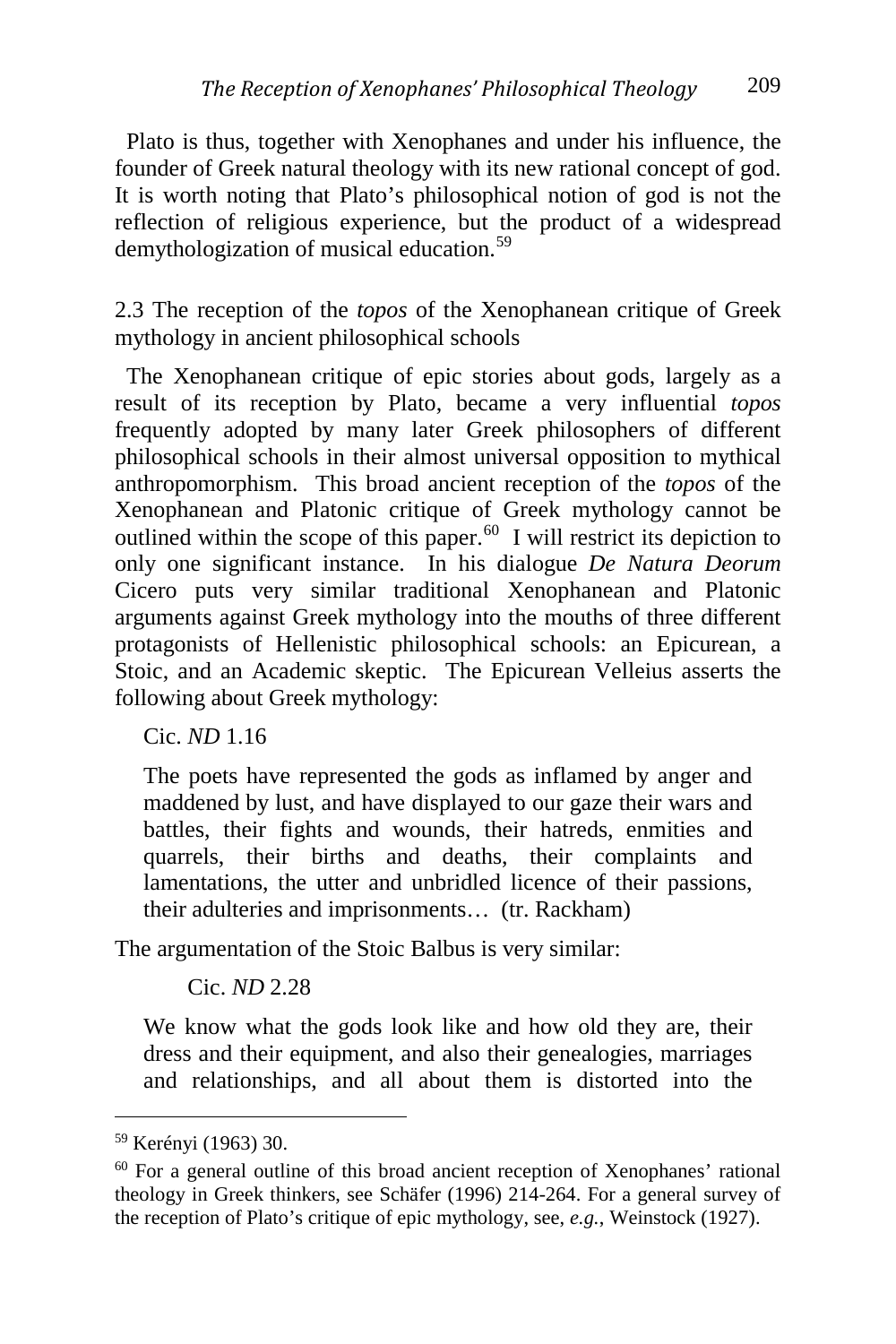likeness of human frailty. They are actually represented as liable to passions and emotions – we hear of their being in love, sorrowful, angry; according to the myths they even engage in wars and battles, and that not only when as in Homer two armies are contending and the gods take sides and intervene on their behalf, but they actually fought wars of their own, for instance with the Titans and with the Giants... (tr. Rackham)

The Academic skeptic Cotta rejected, in accordance with Platonic tradition, a Stoic allegorical exegesis of succession myths about the first generations of gods:

Cic. *ND* 3.24

The mutilation of Caelus by his son, and likewise the imprisonment of Saturn by his, these and similar figments you rationalize so effectively as to make out their authors to have been not only not idiots, but actually philosophers. (tr. Rackham)

Cicero acquired his arguments against Greek mythology from Greek philosophical sources. The arguments of the Epicurean Velleius correspond with the critique of Greek mythology, *e.g.*, in the Epicurean writer Philodemus, whose writings were found in Herculaneum. The arguments of the Stoic Balbus are very probably a reflection of the ideas of the Stoic philosopher Posidonius of Rhodes, and the Academic skeptic Cotta reproduces the arguments of the New Academy under Carneades. Cicero's dialogue *De Natura Deorum* is thus a late echo in Latin dress of the wide reception of the *topos* of the Xenophanean and Platonic critique of Greek mythology in different Greek philosophical schools. The traditional gods were rejected by the Xenophanean arguments popularized by Plato, and instead of these traditional gods, a new philosophical theology of a different kind was developed.

2.4 The Xenophanean-Platonic philosophical notion of god in the theology of the Middle Platonists

 The positively formulated theology developing the Xenophanean notion of god is the construction of later doxographic tradition. The authors of what is termed the Xenophanean "doxographical vulgate"<sup>[61](#page-12-0)</sup>

<span id="page-12-0"></span><sup>61</sup> *Cf*. Mansfeld (1987) 286; Mansfeld (1988) 93.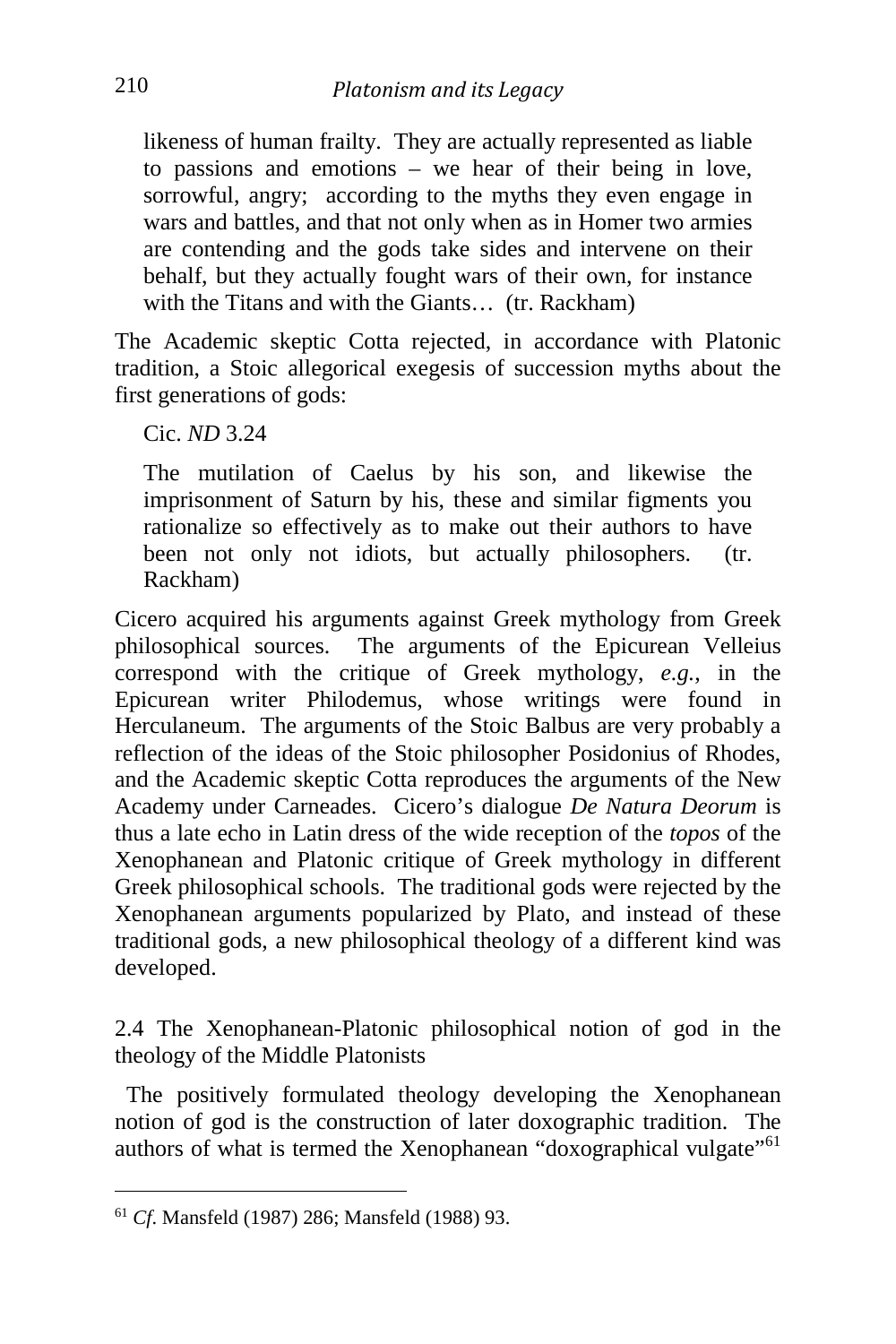defined the god of Xenophanes as "one", "eternal", "homogeneous", "spherical", "limited", "unmoved", and "rational".<sup>[62](#page-13-0)</sup> These positive qualifications of the god were in accordance with Plato's τύποι περὶ θεολογίας and were adopted as the *viae analogiae* and *eminentiae* in the theology of the Middle Platonists.<sup>63</sup> An eminent example of such a summary of Middle-Platonic positive theology is outlined in the tenth chapter of the *Didascalicus*, a manual of Platonic doctrines attributed to Alcinous:<sup>64</sup> according to Alcinous' theology, god is "eternal" ( $\alpha$ ΐδιος),<sup>[65](#page-13-3)</sup> "perfect" (τέλειος),<sup>[66](#page-13-4)</sup> "good" (άγαθὸς μέν ἐστι),<sup>[67](#page-13-5)</sup> and "immovable" (ἀκίνητος αὐτος ὤν),<sup>[68](#page-13-6)</sup> he does not move externally or change internally (ἀκίνητος ἄν εἴη κατὰ τόπον καὶ ἀλλοίωσιν),<sup>[69](#page-13-7)</sup> and he is also without a body (άσώματος):<sup>[70](#page-13-8)</sup> if he had a body, he would be "corruptible" (φθαρτός), "generated" (γενητός), and "changeable" (μεταβλητός), which is not a "seemly" way to describe god (ἄτοπον  $\vec{ε}$ π' αὐτοῦ).<sup>[71](#page-13-9)</sup> It was this Middle-Platonic positive theology which impacted on the theological discourse of a number of Hellenistic-Jewish and old Christian Platonists.

3. The question of the broad impact of the Xenophanean and Platonic theological *topos* on the theological discourse of Hellenistic-Jewish and Christian Platonists

3.1 The Hellenistic-Jewish and patristic adoption of the *topos* of the Xenophanean and Platonic critique of Greek mythology

 Hellenistic-Jewish and old Christian apologists were confronted in their surroundings with living ancient religions. As heirs to the biblical monotheism, they opposed ancient polytheistic religions. Since the ideas of Greek religion were strongly influenced by epic

<span id="page-13-0"></span><sup>62</sup> *Cf*. DK 21 A 1; 31; 32; 33; 36.

<span id="page-13-1"></span><sup>63</sup> Mansfeld (1987) 312.

<span id="page-13-2"></span><sup>64</sup> Dillon (1996) 285.

<span id="page-13-3"></span><sup>65</sup> Alcin. *Didasc*. 10.164.31.

<span id="page-13-4"></span><sup>66</sup> Alcin. *Didasc*. 10.164.33.

<span id="page-13-5"></span><sup>67</sup> Alcin. *Didasc*. 10.164.36.

<span id="page-13-6"></span><sup>68</sup> Alcin. *Didasc*. 10.164.23.

<span id="page-13-7"></span><sup>69</sup> Alcin. *Didasc*. 10.165.38.

<span id="page-13-8"></span><sup>70</sup> Alcin. *Didasc*. 10.166.7.

<span id="page-13-9"></span><sup>71</sup> Alcin. *Didasc*. 10.166.13–14.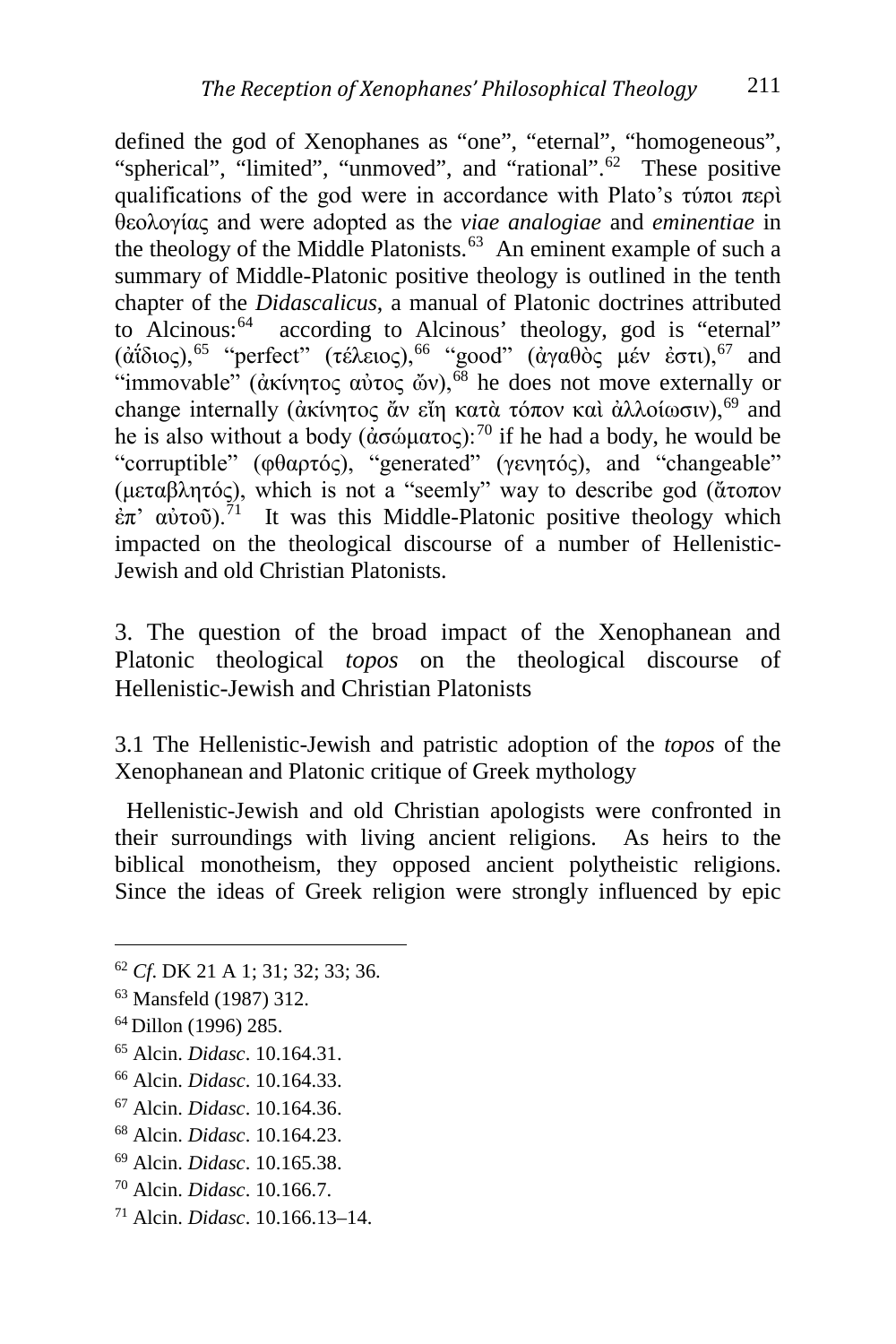poetry, Hellenistic-Jewish and old Christian apologists combated the ideas about gods expressed in Greek epic mythology. They followed almost unanimously the devaluation of Greek myths about gods as "unworthy" of the divine nature, as was common in the Xenophanean and Platonic tradition of Greek philosophy.<sup>[72](#page-14-0)</sup> In their apologies they often quoted Xenophanean and Platonic arguments against pagan gods, adopted almost word by word from Greek (and later also Latin) philosophical sources.[73](#page-14-1) They usually did not conceal the fact that they borrowed these arguments extensively from pagan sources. In contrast, in their apologetic argumentation they often explicitly reminded their pagan readers that it was their own thinkers and philosophers who first expressed these arguments against the epic stories about gods.<sup>[74](#page-14-2)</sup> The patristic adoption of Xenophanean and Platonic arguments against Greek mythology can be documented extensively, as these arguments are used in the majority of patristic apologetical writings. Below the most significant instances of this patristic reception of the *topos* of the Xenophanean-Platonic critique of Greek mythology will be presented.

 Among the most frequently criticized Greek myths about gods in Hellenistic-Jewish and patristic writings were the succession myths of the first generations of gods.[75](#page-14-3) The battles with the Titans and Giants,<sup>[76](#page-14-4)</sup> and the other wars between gods,<sup>[77](#page-14-5)</sup> are often the subject of criticism. The main argument against the epic stories about gods was their moral offensiveness. A number of apologists criticized the stories

i,

<span id="page-14-0"></span><sup>72</sup> C*f.*, *e.g.*, Jos. *C. Ap.* 2.244; Athenag. *Leg*. 20.4; Min. Fel. *Oct.* 22.5; Arnob. *Adv. gent.* 4.35; Aug. *Civ*. 6.5; 6.8.

<span id="page-14-1"></span><sup>73</sup> *Cf.*, *e.g.*, Burkert (2005) 183-185.

<span id="page-14-2"></span><sup>74</sup> *E.g.*, Jos. *C. Ap.* 2.237–239; Arist. *Apol*. 13.2–3; Thphl. Ant. *Autol*. 1.9; Clem. *Prot*. 2.24.2–3; 2.39.1; Arnob. *Adv. gent.* 4.24–25; *etc*.

<span id="page-14-3"></span><sup>75</sup> *E.g.*, Philo *Prov.* 2.35; Jos. *C. Ap.* 2.240–241; *Sib. Or.* 3.110–155; Arist. *Apol*. 9.1; Thphl. Ant. *Autol.* 1.9; 2.5; 3.3; Tat. *Orat*. 25.5; Athenag. *Leg.* 20.3; 21.4; Clem. *Protr*. 2.14.2; [Just.] *Or. ad Gr*. 2.1–2; Or. *Cels.* 1.17; Athan. *Gent*. 10; Epiph. *Anc*. 105; Tert. *Apolog*. 9.4; Min. Fel. *Oct*. 30.3; Arnob. *Adv. gent.* 4.24; Firm. *De err.* 12.8; Aug. *Civ*. 4.10.

<span id="page-14-4"></span><sup>76</sup> *Cf*. Philo *Gig*. 13.58; *Sib. Or.* 3.110–155; Thphl. *Autol.* 2.6; Athenag. *Leg*. 20.3; 21.4; Or. *Cels*. 4.32; Lact., *Inst.* 1.10.10; Aug. *Civ*. 4.30 who adopted the critique of the Titans and Giants from the speech of the Stoic Balbus in Cicero´s *N.D.*

<span id="page-14-5"></span><sup>77</sup> *Cf*. also Jos. *C. Ap*. 2.241; [Just.], *Coh. ad Gr.* 2.5; Athan. *Gent*. 12; Arnob. *Adv. gent.* 4.33; Tertull. *Apolog*. 14,2–4; Aug. *Civ*. 2.25; *etc.*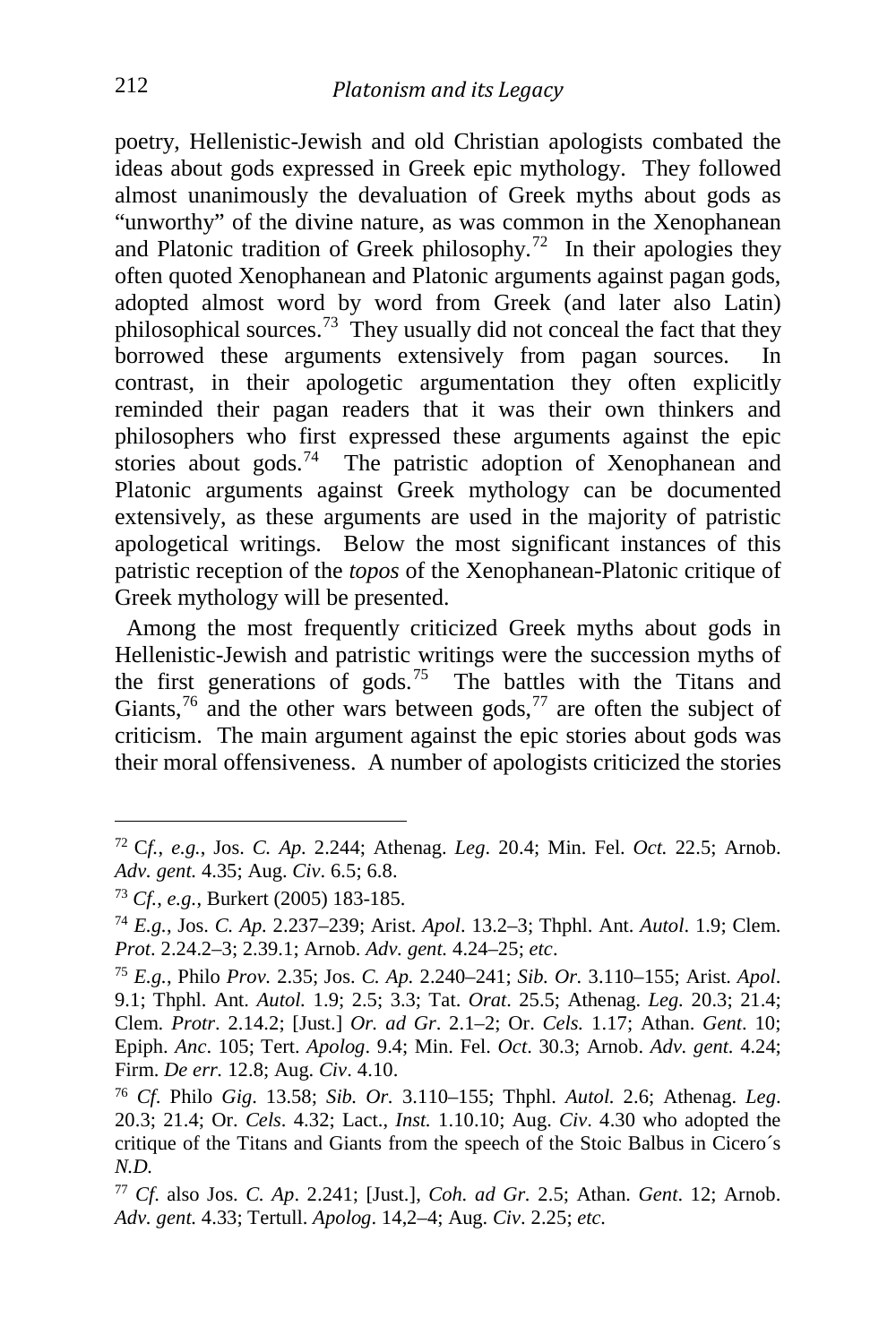about the thefts committed by mythical gods.<sup>[78](#page-15-0)</sup> The immorality of the Ares-Aphrodite story from the *Odyssey* is also one of the most frequently criticized motifs.<sup>[79](#page-15-1)</sup> The moral critique of Zeus, the supreme god of Greek religion, is also very common.<sup>80</sup> The deeds of mythical gods are often rejected on the basis of arguments that they are against the laws that are standard in human society.<sup>81</sup> Hellenistic-Jewish and Christian Platonists also often adopted the Platonic *paideia* motif: The deeds of mythical gods are rejected because they represent bad examples for human behavior. $82^{6}$  Christian Platonists also generally rejected, in accordance with Plato's model, the allegorical exegesis of Homeric mythology.<sup>83</sup> A number of apologists also argued that Homer was rightly banished from Plato's ideal state.<sup>[84](#page-15-6)</sup>

3.2 Influence of the Middle-Platonic rational theology on the Hellenistic-Jewish and Christian theology

 The *topos* of the Xenophanean and Platonic critique of Greek mythology has its own internal logic. The aim of the arguments against the traditional gods coined by Xenophanes and Plato is to prove that the traditional gods are in fact no gods, as their qualities and deeds contradict the philosophical notion of god, which is the basis of their anti-anthropomorphic and moral critique. The traditional gods are rejected, only to make way for the new rational concept of god,

<span id="page-15-0"></span><sup>78</sup> *E.g.*, Philo *Prov.* 2.39; Arist. *Apol.* 10.2; Athenag. *Leg*. 30.4; Arnob. *Adv. gent.*  4.24; 5.31; Lact. *Inst*. 1.10.7; Aug. *Civ*. 7.26.

<span id="page-15-1"></span><sup>79</sup> *E.g.*, Jos. *C. Ap.* 2.246; Arist. *Apol*. 10.4; Athenag. *Leg.* 21.3; Clem. *Prot*. 2.33.7–8; 4.59.1–2; 4.60.2; Tat. *Orat*. 34.4; Athan. *Gent*. 12; Min. Fel. *Oct*. 23.7; Arnob. *Adv*. *gent*. 5.41; 5.43 (Arnobius criticized the allegorical interpretation of the Ares-Aphrodite story); Firm. *Err.* 9.2; 12.8; Lact. *Inst*. 1.17.9; Aug. *Civ*. 4.10; *etc*.

<span id="page-15-2"></span><sup>80</sup> *E.g.*, Arnob. *Adv. gent.* 4.22.

<span id="page-15-3"></span><sup>81</sup> *E.g.,* Arist. *Apol*. 8.1; 13.5; Thphl. Ant. *Autol*. 3.8; [Just.], *Mon.* 5.5.48–49; Tert. *Apolog*. 11.14; Arnob. *Adv. gent.* 4.22–23; Lact. *Inst.* 1.9.1; Firm. *Err*. 4.2; *etc*.

<span id="page-15-4"></span><sup>82</sup> *E.g.*, *C. Ap.* 2.275; Arist. *Apol.* 8.2; 9.3; 11.7; Just. *1 Apol.* 21.4–5; Athenag. *Leg*. 34.2; Min. Fel. *Oct*. 23.8.

<span id="page-15-5"></span><sup>83</sup> *E.g.*, Jos. *C. Ap.* 2.255; Arist. *Apol.* 13.6; Tat. *Orat.* 21.5–8; Athenag. *Leg.* 22.1–12; Or. *Cels.* 3.24; Eus. *PE* 2.6.16; Tert. *Ad nat.* 2.2.14; Min. Fel. *Oct.* 19.10–11; Arnob. *Adv. gent.* 5.32–45; Firm. *Err.* 7.7; *etc.*

<span id="page-15-6"></span><sup>84</sup> *E.g.*, Jos. *C. Ap.* 2.256; Just. *2 Apol.* 10.6; Min. Fel. *Oct*. 23.1–2; Aug. *Civ*. 2.14; 8.13; *cf*. Athenag. *Leg*. 21.3; Clem. *Prot*. 4.59.2 (condemnation of Homer).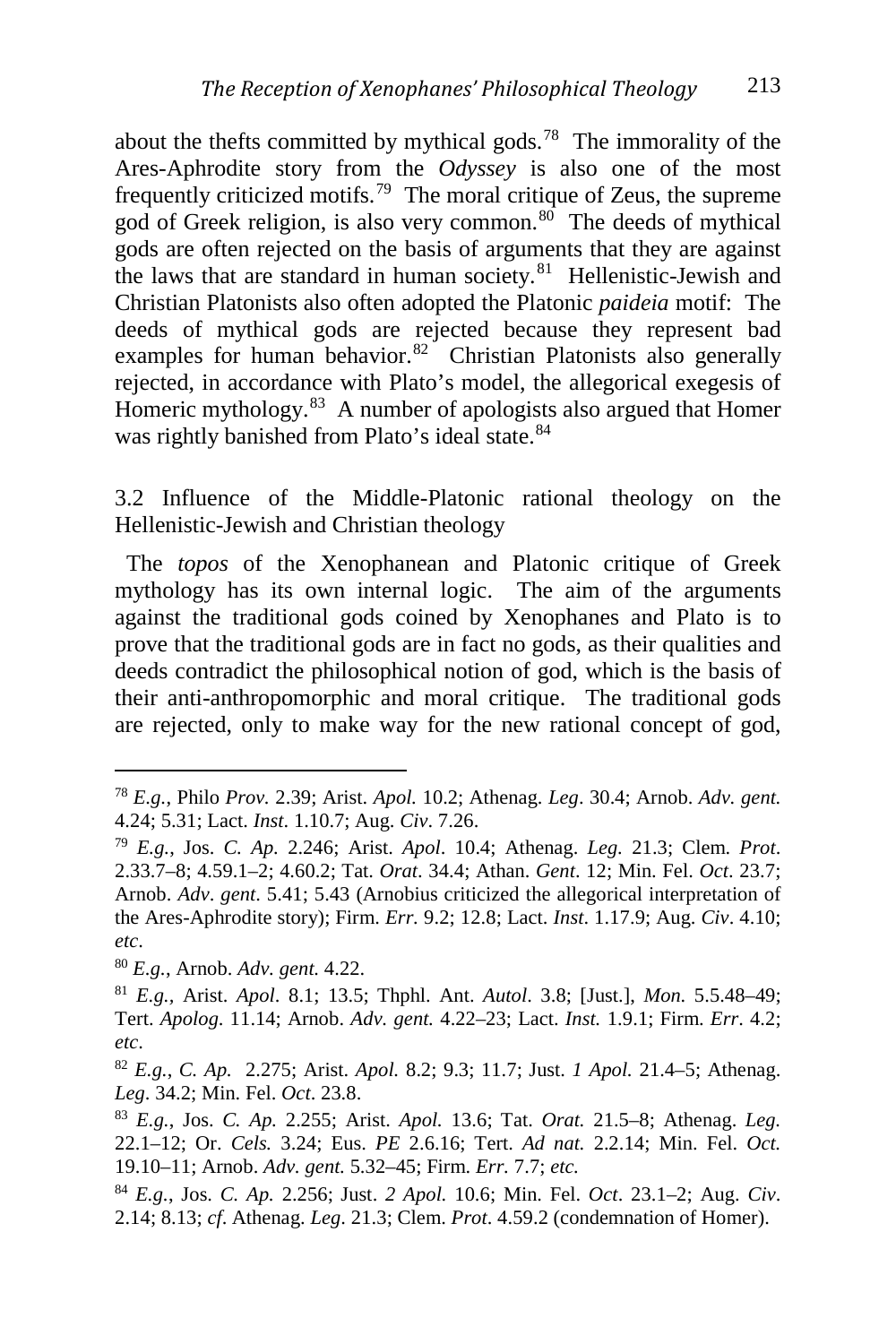which is their exact opposite. This internal logic of the Xenophanean and Platonic critique of Greek mythology impacted on the thinking of Hellenistic-Jewish and patristic apologists. The traditional ancient gods were rejected by the apologists by means of the traditional Xenophanean and Platonic philosophical arguments, but at the same time, the rational concept of god, which was their basis, exerted a strong influence upon proper Hellenistic-Jewish and old Christian theological thinking. In numerous Christian apologetic writings the philosophical notion of god, which became a cornerstone of the emerging Christian positive theology, was also adopted side by side with the Xenophanean and Platonic arguments against traditional gods. The influence of this Xenophanean and Platonic thought structure is obvious in the first place in the writings of the early Greek apologists, who laid the foundations of Christian theology, but it can also be traced in later apologists.

 The *Apology* of the Christian philosopher Aristides widely criticized the pagan gods by means of the traditional philosophical arguments.<sup>[85](#page-16-0)</sup> At the same time, Aristides' own Christian notion of God, outlined in the first chapter of his *Apology*, is strongly influenced by the Middle-Platonic theology: Aristides' God is "the Mover of the world", "ungenerated", "constant", "without beginning and end", "immortal", "perfect", "incomprehensible", "in need of nothing", "unnamable", "without members", he "encompasses all", and is "above all passions" and weaknesses like anger, oblivion and ignorance".<sup>[86](#page-16-1)</sup>

The influence of the same Xenophanean and Platonic thought structure can also be traced, *e.g.*, in Athenagoras, who ridicules and rejects traditional pagan gods and at the same time adopts Middle-Platonic theology as the basis of his Christian theological synthesis: Athenagoras' God is "ungenerated" (ἀγέννητον), "eternal" (ἀίδιον), "invisible" (ἀόρατον), "impassible" (ἀπαθῆ), "incomprehensible" (ἀκατάληπτον), and "unlimited" (ἀχώρητον).<sup>[87](#page-16-2)</sup> These notions with their alpha privative in the theology of Athenagoras merely contrast the true God with the mythical gods. They are not the predicates of negative theology, as Athenagoras' God is not above the realm of

<span id="page-16-0"></span><sup>85</sup>*Esp*. Arist. *Apol*. 8–11 (*Ba*).

<span id="page-16-1"></span><sup>86</sup> Arist. *Apol*. 1.2 (*Ba*).

<span id="page-16-2"></span><sup>87</sup> Athenag. *Leg*. 10.1.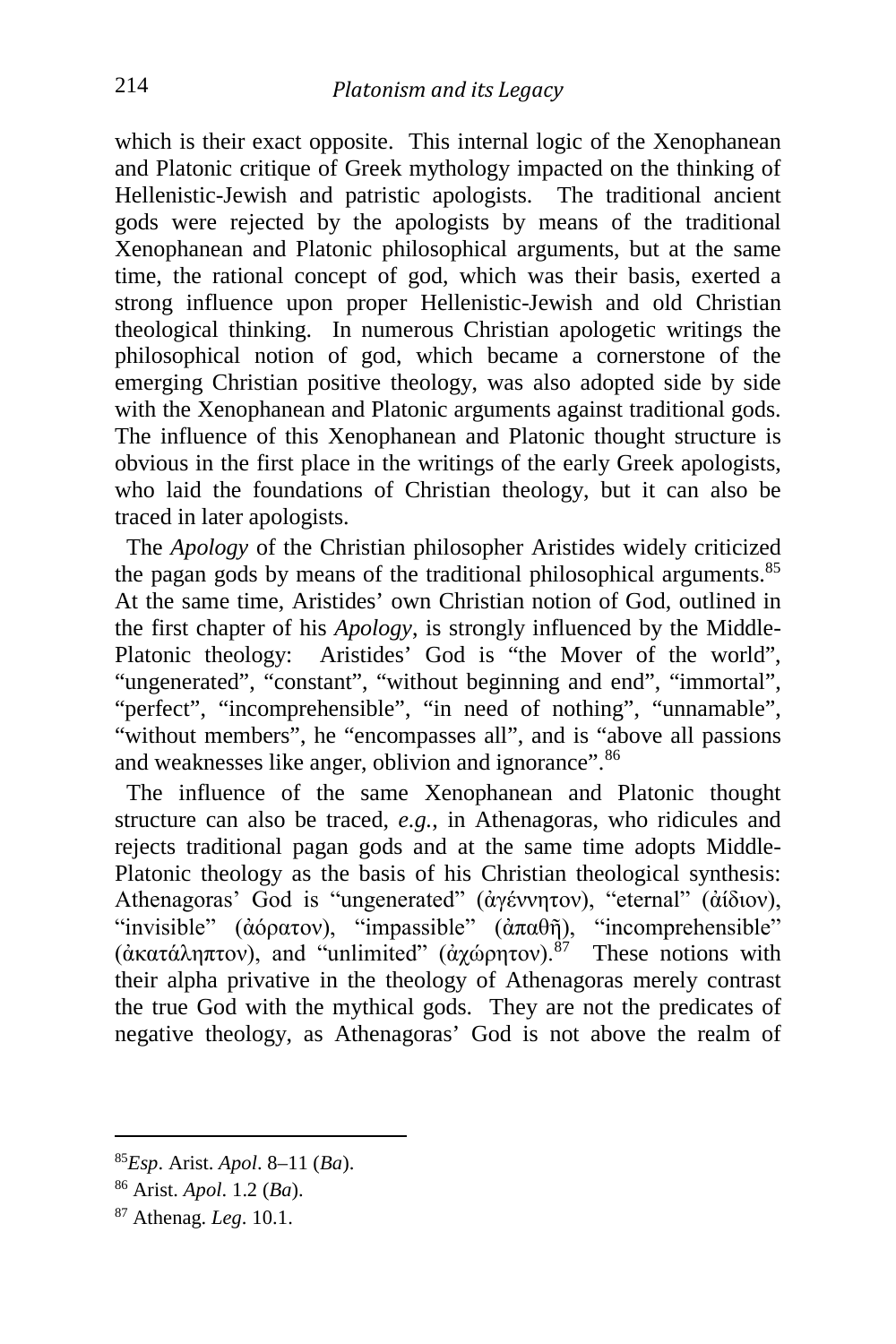being and intellect, but he is identified with true being and intelligible by mind. $88$ 

 The writings of Aristides and Athenagoras are the most striking early examples of the Christian reception of Xenophanes' and Platonic *topos*, but the influence of this thought structure can be traced in all the old Christian apologists. However, the reception of the Xenophanean and Platonic critique of Greek mythology was not the only gate through which the philosophical notion of god entered Christian theological speculation. The next was the philosophical critique of biblical anthropomorphism, which was based on the same philosophical notion of god as the critique of Greek mythology.

3.3 The philosophical critique of biblical anthropomorphism

 The philosophical critique of mythical anthropomorphism is a double-edged weapon. It was used against pagan mythology by Hellenistic-Jewish and old Christian apologists in accordance with the Greek philosophers, but at the same time, certain pagan intellectuals turned the same critique against the sacred texts of the Jewish and Christian Bible.

 Hellenistic scholars, educated in the Xenophanean and Platonic critique of Homeric anthropomorphism, regarded the biblical narrations under the influence of Homeric scholarship as mere myths and the remaining anthropomorphisms of LXX became the subject of severe criticism. The anthropomorphic expressions of LXX were understood by Hellenistic scholars as descriptions of God's nature and according to the standards of Greek philosophy since Xenophanes, the anthropomorphic description of God was considered blasphemous. The critique of biblical anthropomorphism is not the problem of the Hebrew Bible and is foreign to biblical thought. It developed in the encounter of biblical thinking with Greek philosophical theology. The constitution of this problem was the result of an endeavor to apply the category "worthy of god", based on the philosophical notion of god, to the biblical text.

 The biblical anthropomorphic expressions in the Hebrew text were not intended as descriptions of God's nature, but they were the means used by the Semitic language to express the qualities of the relations of

<span id="page-17-0"></span><sup>88</sup> *Cf.*, *e.g*., Athenag. *Leg*. 4.1.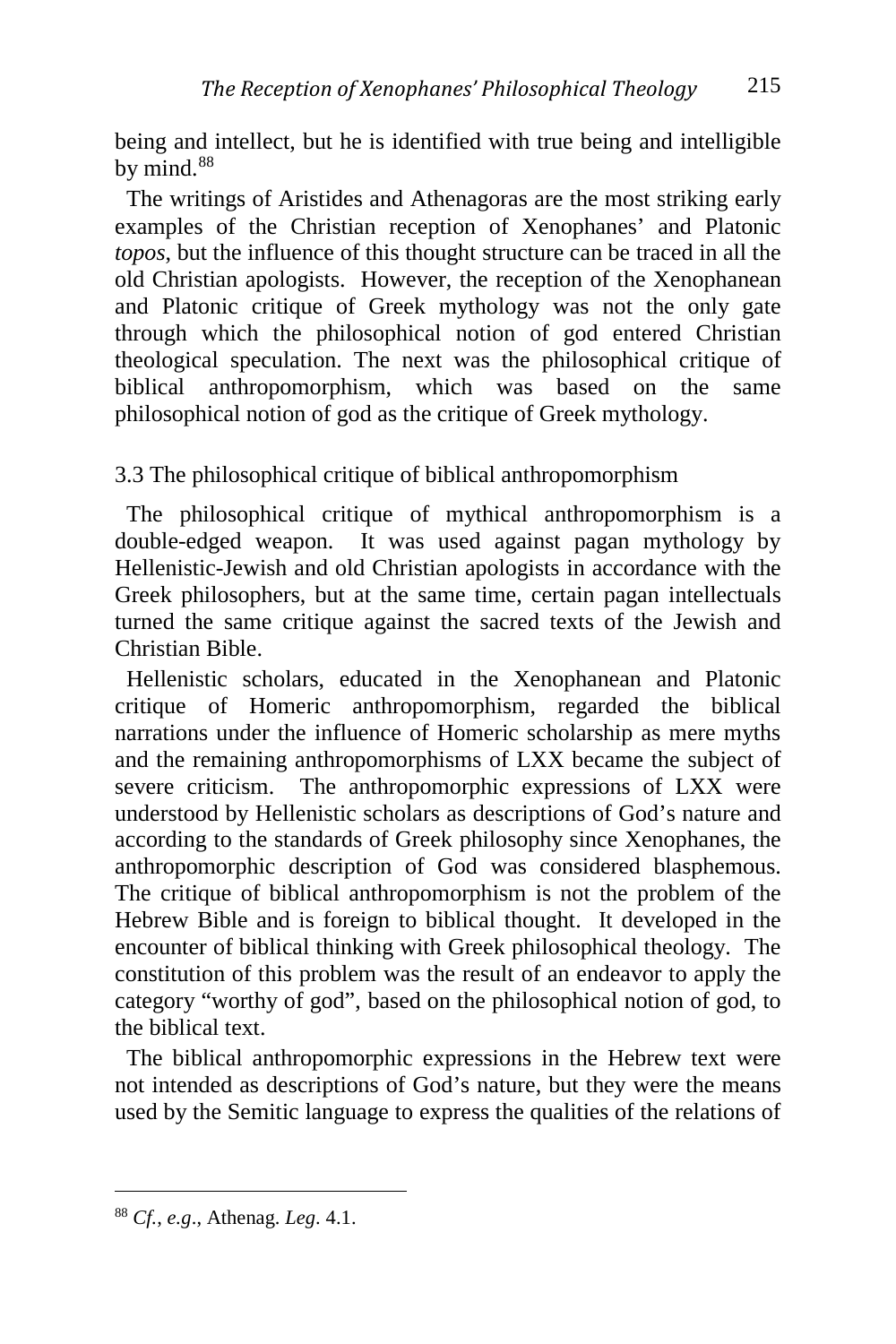God to men.<sup>[89](#page-18-0)</sup> The function of many biblical anthropopathisms is to express God's solicitous conduct toward his people. $90$  For instance, the frequent statements concerning God's anger are not descriptions of God's irritable nature, but theological categories which allowed the biblical authors to explain concrete historical events in the light of the faith as the ultimate attempt of God to bring Israel from apostasy to conversion. The literal understanding of the biblical anthropopathisms as descriptions of God's irritable nature was thus a misinterpretation of biblical thinking.

 The anti-anthropomorphic critique of the biblical text has the same internal logic as the Xenophanean and Platonic critique of mythical anthropomorphism. It is based on a rational concept of god and, together with the critique of biblical anthropomorphism, the rational concept of god exerted an influence on the theological speculation of Hellenistic-Jewish and patristic writers. The philosophical critique of biblical anthropomorphism was the next gateway through which Xenophanean-Platonic rational theology entered Hellenistic-Jewish and patristic thinking.

 Philo of Alexandria, inspired by the Homeric exegetical schools, developed as a solution to the problem of biblical anthropomorphism the allegorical exegesis of the biblical text, which was later adopted by certain Church fathers. In his exegesis of God' repentance in verse *Gen.* 6.6, for example, Philo explains that the literal meaning of God's repentance is a mere concession to the weakness of illiterates who must be admonished by the fear of God,<sup>[91](#page-18-2)</sup> but that the true hidden meaning of the biblical statement is that God is in fact immutable. The allegorical exegesis uncovers the philosophical truths in the figurative biblical narrations. Philo was, despite his Jewish origin, the Greek writer who, under the influence of Plato's philosophical theology, was the author of the first treatise on the immutability of God.<sup>92</sup> In Philo's theology, the biblical concept of a living God with solicitous relations to men was replaced, by means of the allegorical exegesis, by a philosophical concept of the immutable god of philosophers. An objection can be raised against Philo's exegetical method that biblical anthropomorphisms are not mere figurative shells of the philosophical

<span id="page-18-0"></span><sup>89</sup> *Cf*. Boman (1983) 84-91.

<span id="page-18-1"></span><sup>90</sup> *Cf*. Heschel (1962) 264 *et passim*.

<span id="page-18-2"></span><sup>91</sup> Philo *Immut*. 61–68; *cf*. also Philo *De sacr.* 95.

<span id="page-18-3"></span><sup>92</sup> Philo *Immut*.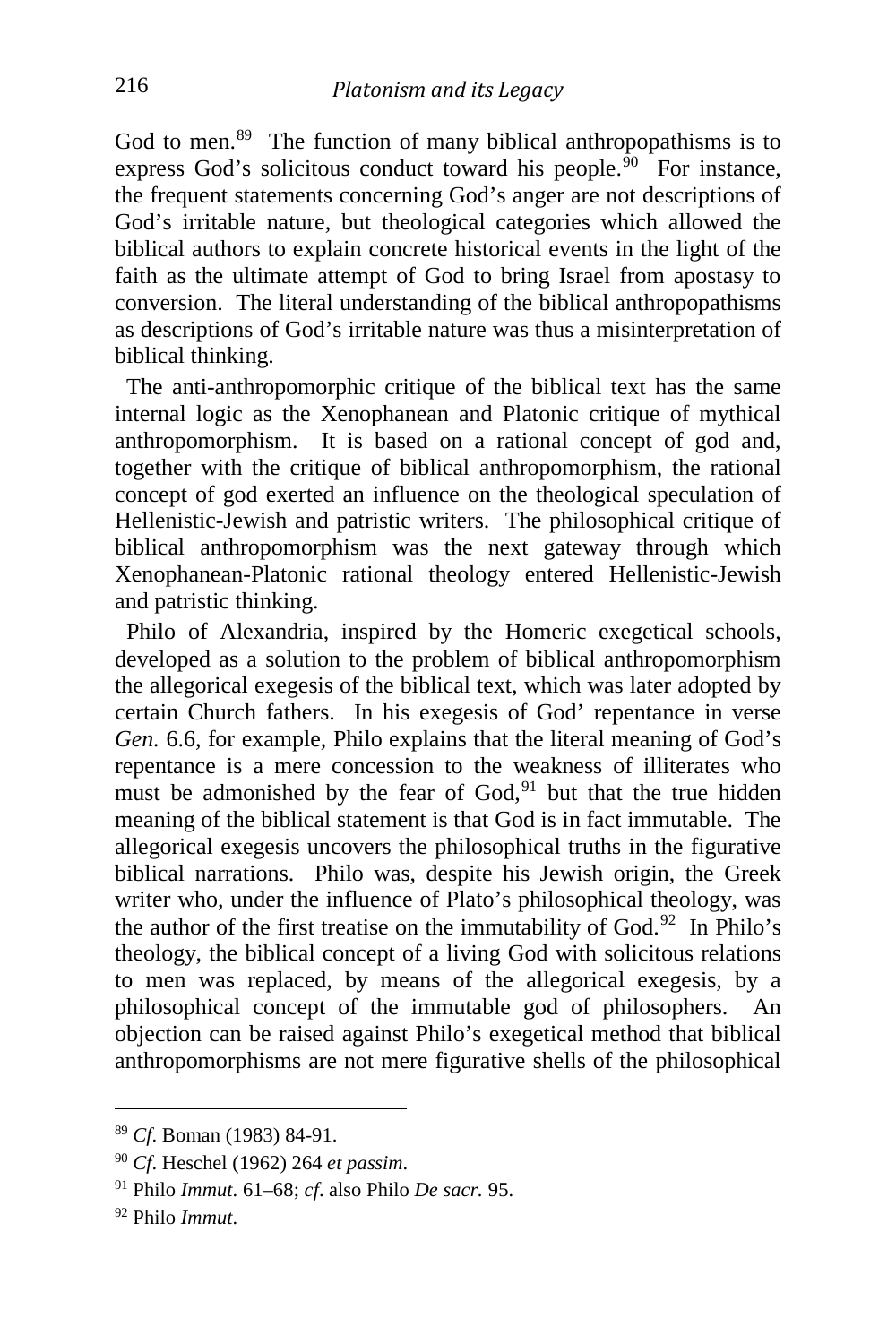cores uncovered by means of the allegorical exegesis. The relationship between biblical narrations and philosophical theology is not a relationship between the concrete and the abstract. Biblical thinking contains its own theology, which cannot be reduced to a philosophical notion of god without a profound distortion of biblical thinking. The God of the Hebrew Bible is by no means identical with the immutable, and hence insensitive and uninfluenceable, Xenophanean-Platonic god of the philosophers.

 A striking example of the adoption of the Middle-Platonic theology in place of the problematic biblical anthropomorphisms can be found, *e.g.*, in Justin, in his outline of Christian theology in chapter 127 of his *Dialogue with Trypho*, which is very strongly influenced by the Middle-Platonic reinterpretations of Xenophanes' philosophical notion of god:

Justin *Dial*. 127

The ineffable Father and Lord of all neither has come to any place, nor walks, nor sleeps, nor rises up, but remains in His own place, wherever that is, quick to behold and quick to hear, having neither eyes nor ears, but being of indescribable might; and He sees all things, and knows all things, and none of us escape His observation; and He is not moved or confined to a spot in the whole world… (tr. Reith).

 Very similar theology formulated in the context of the antianthropomorphic critique of the biblical text can also be found, under the influence of Philo, *e.g.*, in Clement of Alexandria:

Clem. Alex. *Str*. V.68.2-3

God has bestowed on us ten thousand things in which He does not share: birth, being Himself unborn; food, He wanting nothing; and growth, He being always equal; and long life and immortality, He being immortal and incapable of growing old. Wherefore let no one imagine that hands, and feet, and mouth, and eyes, and going in and coming out, and resentment and threats, are said by the Hebrews to be attributes of God. (tr. Wilson)

 The reception of the anti-anthropomorphic critique of biblical anthropomorphism was thus another significant way in which Greek philosophical theology was accepted in patristic theological speculation.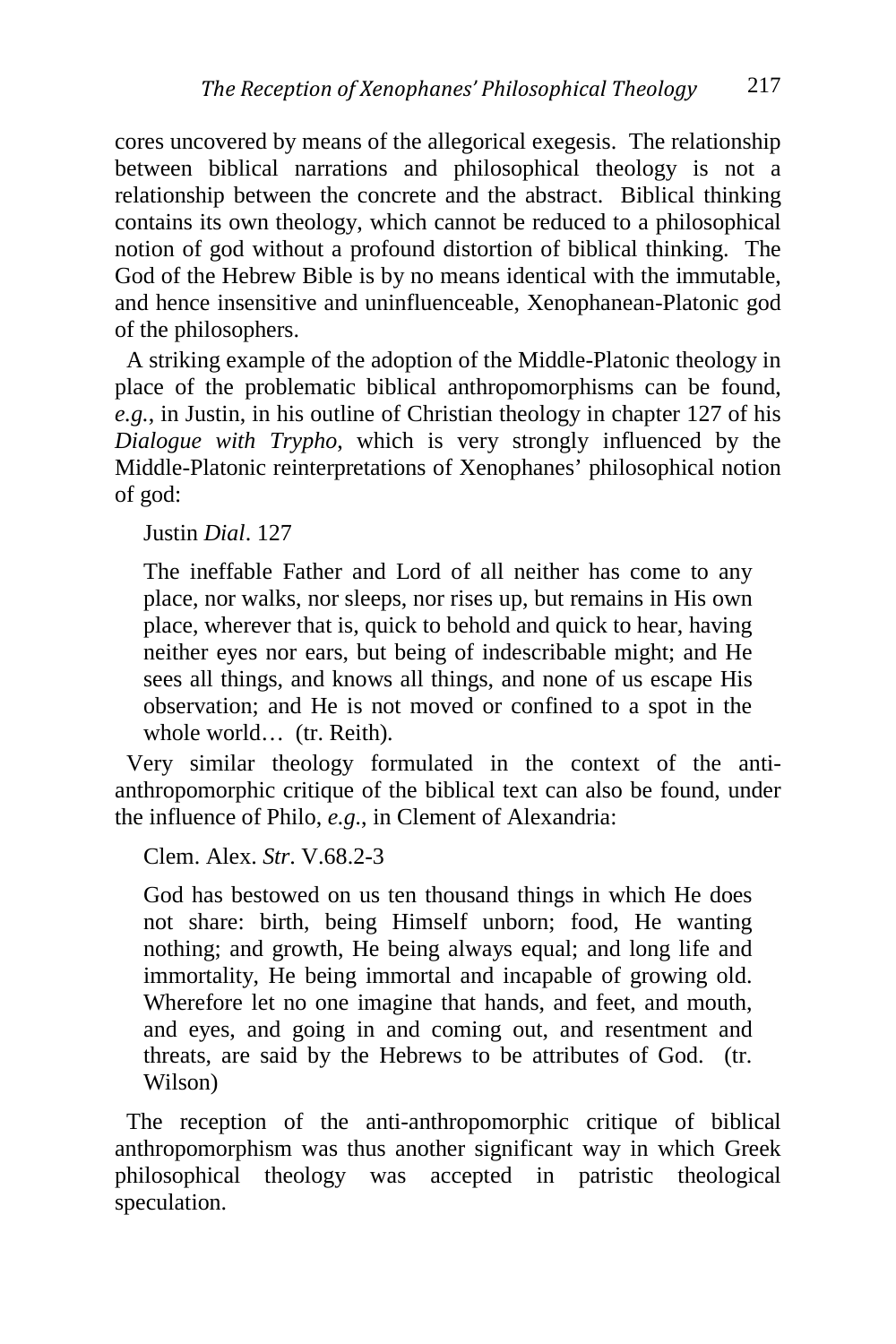The same anti-anthropomorphic critique was later also directed against the anthropomorphism of the New Testament,  $93$  with the same consequences of the influence of Greek rational theology on Christological speculation.<sup>[94](#page-20-1)</sup>

#### Conclusion

 The Xenophanean thought structure, a critique of the traditional mythological stories about gods, which were replaced by the new rational theology, became, especially via Plato and the Platonic tradition, a very influential *topos* of Greek philosophy. This Xenophanean thought structure has its own internal logic: traditional mythical ideas are rejected, only to introduce the new rational concept of god. The *topos* of the Xenophanean-Platonic critique of Greek mythology was also adopted by some Hellenistic-Jewish and many Christian apologists. Together with the adoption of the *topos* of the philosophical critique of mythological gods, the Greek philosophical notion of god exerted an influence on the proper Hellenistic-Jewish and patristic theological speculation. Another gateway through which the Greek philosophical notion of god impacted on Hellenistic-Jewish and patristic theology was the philosophical critique of biblical anthropomorphism, which is based on the same grounds as the philosophical critique of anthropomorphism of Greek myth. The concept of the god of philosophers in Hellenistic-Jewish and patristic thinking thus represents an import from Greek philosophical sources, which was adopted by some Hellenistic-Jewish and old Christian Platonists together with their acceptance of the philosophical critique of religious anthropomorphism.

### Bibliography

Editions:

Baumeister, August, ed. *Hymni Homerici*. Leipzig: B. G. Teubner, 1915.

Bulluec, Alain de, ed. *Clément d´Alexandrie, Les Stromates: Stromate V*, I. *SC* 278. Paris: Les Éditions du Cerf, 1981.

Burnet, John, ed. *Plato, Euthyphro*. In *Platonis Opera*, I. Oxford: Clarendon Press, 1934.

<span id="page-20-0"></span><sup>93</sup> *Cf.*, *e.g.*, Or. *Cels*. 2.16–79 et *passim.*

<span id="page-20-1"></span><sup>94</sup> *Cf.*, *e.g.*, Clem. *Str*. VII.5.5.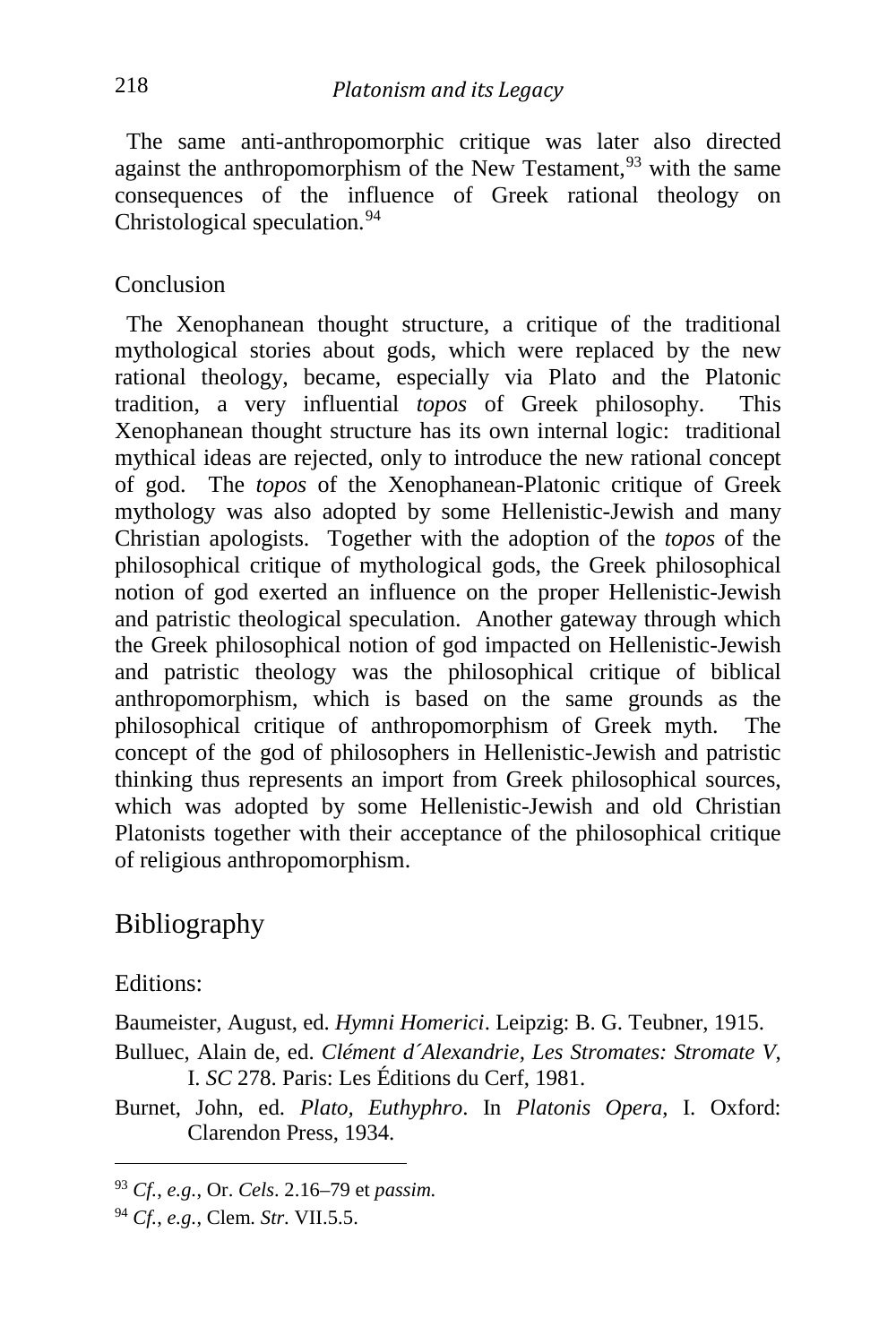- Burnet, John, ed. *Plato, Respublica.* In *Platonis Opera*, IV. Oxford: Clarendon Press, 1978.
- Bury, Robert Gregg, ed., *Sextus Empiricus*, IV. *LCL*. Cambridge (MA) London: Harvard University Press, 1971; III. *LCL*. Cambridge (MA) – London: Harvard University Press, 1968.
- Cohn, Leopoldus, ed. *Philo, De praemiis et poenis.* In *Philonis Alexandrini Opera quae supersunt*, V. Berlin: Typis et impensis Georgii Reimeri, 1906.
- Diels, Hermann, and Kranz, Walther, ed. *Die Fragmente der Vorsokratiker: griechisch und deutsch*, I–III. Zürich: Wiedmann, 1951–19526 .
- Dombart, Bernard, and Kalb, Alfons, ed. *Sancti Aurelii Augustini episcopi De civitate Dei libri XXII*, I–II. *BT*. Darmstadt: Wissenschaftliche Buchgesellschaft, 1981<sup>5</sup>.
- Eliger, Karl. *et al.*, ed. *Biblia Hebraica Stuttgartensia*. Stuttgart: Deutsche Bibelgesellschaft, 1990<sup>4</sup>.
- Geffcken, Johannes, ed. *Die Oracula Sibyllina*. Leipzig: J. C. Hinrichs'sche Buchhandlung, 1902.
- Grant, Robert, M., ed. *Theophilus of Antioch, Ad Autolycum*. Oxford: Clarendon Press 1970.
- Hadas-Lebel, Mireille, ed. *Philo, De providentia I et II. OPA* 35. Paris: Les Éditions du Cerf, 1973.
- Heitsch, Ernst, ed. *Xenophanes: Die Fragmente*. München Zürich: Artemis Verlag, 1983.
- Holl, Karl, ed. *Epiphanius, Ancoratus*, Leipzig: J. C. Hinrischs'sche Buchhandlung, 1915.
- Kovacs, David, ed. *Euripides, Heracles*, In *Euripides* III. *LCL* 9. Cambridge (MA): Harvard University Press, 1998.
- Kytzler, Bernhard, ed. *M. Minuci Felicis Octavius*. Leipzig: B. G. Teubner Verlagsgesellschaft, 1982.
- Lesher, James H., ed. *Xenophanes of Colophon: Fragments. A Text and Translation with a Commentary*. Toronto: University of Toronto Press, 1992.
- Ludwich, Arthur, ed. *Homeri Ilias*, I–II. Stuttgart Leipzig: B. G. Teubner, 1995.
- Marchesi, Concetto, ed. *Arnobii Adversus nationes libri VII*. Torino: In aedibus Io. Pabt. Paraviae et sociorum, 1934. Marcovich, Miroslav, ed. *Justini Martyris Apologiae pro Christianis; Dialogus cum Tryphone*. *PTS* 38, 47. Berlin: Walter de Gruyter, 2005.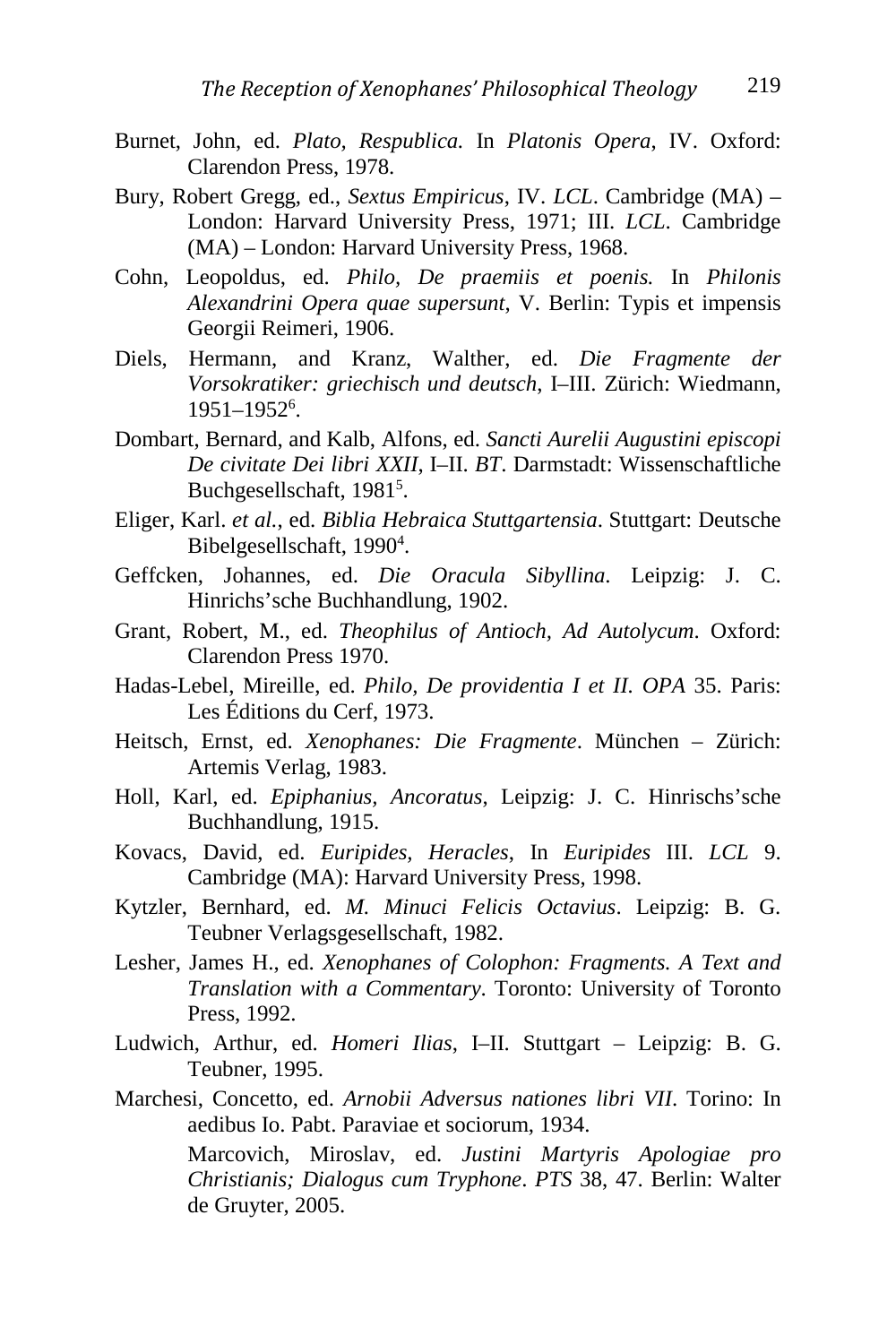- Marcovich, Miroslav, ed. *Origenes*, *Contra Celsum libri VIII*. Leiden Boston – Köln: Brill, 2001.
- -------- ed. *Tatiani Oratio ad Graecos*. Berlin New York: Walter de Gruyter, 1995.
- -------- ed. *Pseudo-Iustinus, Cohortatio ad Graecos, De monarchia, Oratio ad Graecos*. *PTS* 32. Berlin – New York: Walter de Gruyter, 1990.
- Méasson, Anita, ed. *Philo, De sacrificiis Abelis et Caini. OPA* 4. Paris: Les Éditions du Cerf, 1966.
- Monat, Pierre, ed. *Lactance*, *Institutions divines*, I. *SC* 326. Paris: Les Éditions du Cerf, 1986.
- -------- ed. *Lactance, Institutions divines*, V, I–II. *SC* 204–205. Paris: Les Éditions du Cerf, 1973.
- Mosès, André, ed. *Philo, De Gigantibus. Quod deus sit immutabilis*. *OPA*  7–8. Paris: Les Éditions du Cerf, 1963.
- Mras, Karl, ed. *Eusebius*, *Werke. Achter Band. Die Praeparatio evangelica*, I–II, *GCS* 43,1–2, Berlin: Akademie-Verlag, 1954– 1956.
- Mühll, Peter von der, ed. *Homeri Odyssea*. Stuttgart Leipzig: B. G. Teubner, 1984.
- Nauck, August., ed. *Tragicorum Graecorum fragmenta*, Lepzig: B. G. Teubner, 1926.
- Pease, Arthur Stanley, ed. *M. Tulli Ciceronis De natura deorum*, I–II, Darmstadt: Wissenschaftliche Buchgesellschaft, 1968.
- Pouderon, Bernard, and Pierre, Marie-Joseph *et al.*, ed. *Aristide, Apologie*. *SC* 470. Paris: Les Éditions du Cerf, 2003.
- Pouderon, Bernard, ed. *Athénagore, Supplique au sujet des chrétiens*. *SC* 379. Paris: Les Éditions du Cerf, 1992.
- Rehm, Bernhard, ed. *Die Pseudoklementinen*, I: *Homilien*. *GCS*. Berlin: Akademie-Verlag, 1969.
- Reinach, Théodore, ed. *Flavius Josèphe, Contre Apion*, Paris: Les Belles Lettres, 1930.
- Rosén, Haiim B., ed. *Herodoti Historiae*, I–II. Stuttgart Leipzig: B. G. Teubner, 1987–1997.
- Schirnding, Albert von, ed. *Hesiod*, *Theogonie. Werke und Tage: griechisch-deutsch*, Berlin: Akademie Verlag, 20125 .
- Stählin, Otto, and Treu, Ursula, ed. *Clemens Alexandrinus*, I, *Protrepticus. GCS* 12. Berlin: Akademie Verlag, 19723 .
- Tertullian, *Ad nationes*. In *Quinti Septimi Florentis Tertulliani Opera*, I: *Opera catholica*, *CCSL* I, Turnhout: Brepols, 1954.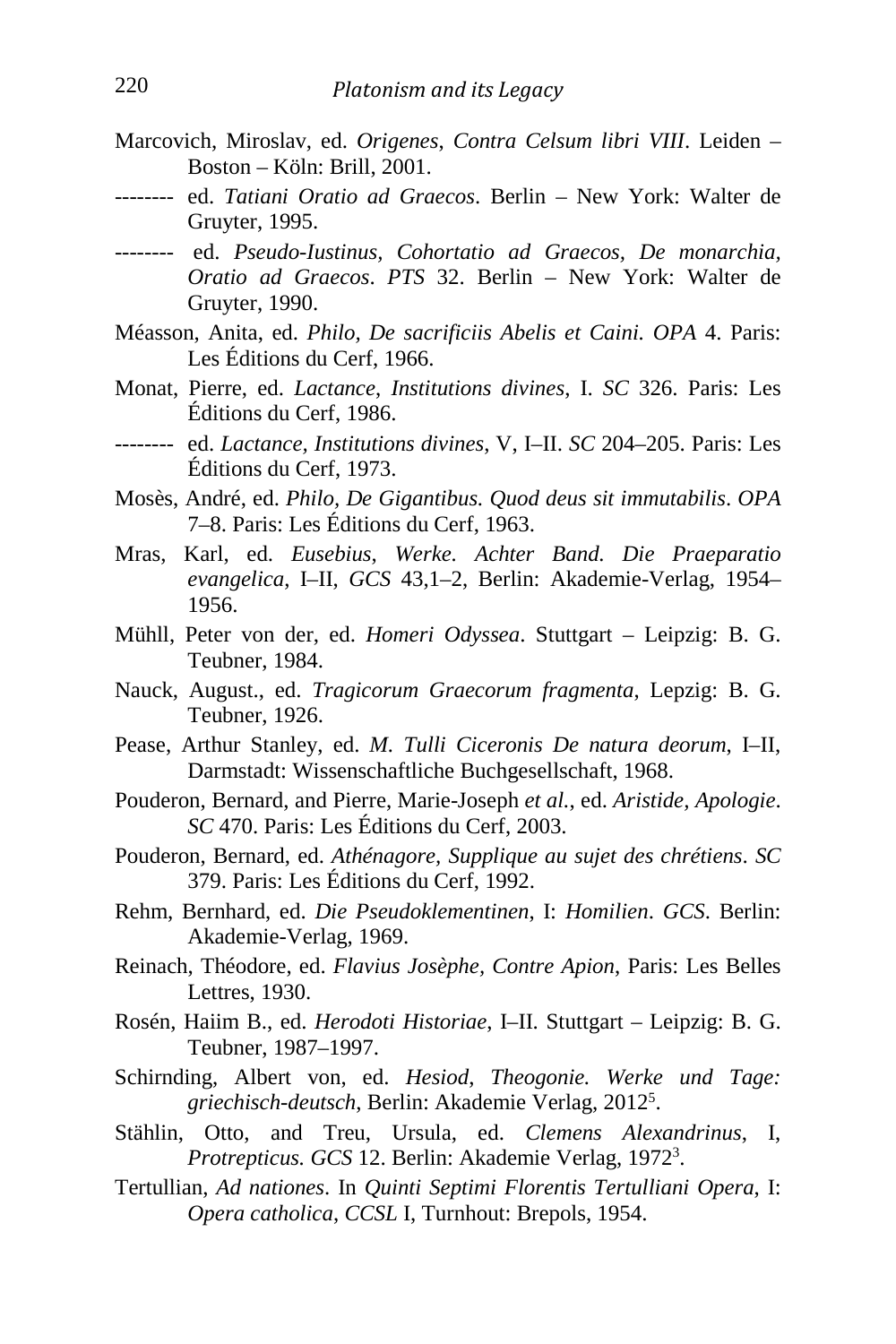- Tertullian, *Apologeticum*. In *Quinti Septimi Florentis Tertulliani Opera*, I: *Opera catholica*, *CCSL* I, Turnhout: Brepols,1954.
- Thomson, Robert W., ed. *Athanasius, Contra Gentes*. Oxford: Clarendon Press, 1971.
- Turcan, Robert, ed. *Firmicus Maternus, L'Erreur des religions paiennes*. Paris: Les Belles Lettres, 1982.
- Whittaker, John, ed. *Alcinoos, Enseignement des doctrines de Platon*. Paris: Les Belles Lettres, 1990.

Translations:

- *Cicero. De Natura Deorum. Academica*. With an English Translation by Harris Rackham. Cambridge (MA): Harvard University Press. London: William Heinemann Ltd., 1968.
- *Clement of Alexandria. Miscellanies*. Translated by William Wilson. In: *Ante-Nicene Christian Library, Vol. 12*, Edinburgh: T. & T. Clark, 1869.
- *Justin. Dialogue with Trypho*. Translated by George Reith. In: *Ante-Nicene Christian Library, Vol. 2*, Edinburgh: T. & T. Clark, 1870.
- *The Republic of Plato*. Translated with notes and interpretative essay by Allan David Bloom. New York: Basic Books, 19912 .

Secondary sources:

- Adam, James. *The Religious Teachers of Greece*. Aberdeen: Printed for the University, 1908.
- Babut, Daniel, "Xénophane critique des poètes." In *L'Antiquité classique* 43 (1974b): 83-117.
- Boman, Thorleif. *Das hebräische Denken im Vergleich mit dem griechischen*. Göttingen: Vandenhoeck und Ruprecht, 19837 .
- Brisson, Luc, *Platon, les mots et les mythes: comment et pourquoi Platon nomma les mythes*. Paris: La Découverte, 19942 .
- Burkert, Walter. "Kritiken, Rettungen und unterschwellige Lebendigkeit griechischer Mythem zur Zeit des frühen Christentoms." In *Griechische Mythologie und frühes Christentum*, edited by Raban von Haehling, 173-193. Darmstadt: Wissenschaftliche Buchgesellschaft, 2005.
- -------- "From Epiphany to Cult Statue: Early Greek Theos." In *What is a God? Studies in the Nature of Greek Divinity*, edited by Alan B. Lloyd, 15-34. Swansea: The Classical Press of Wales, 2009.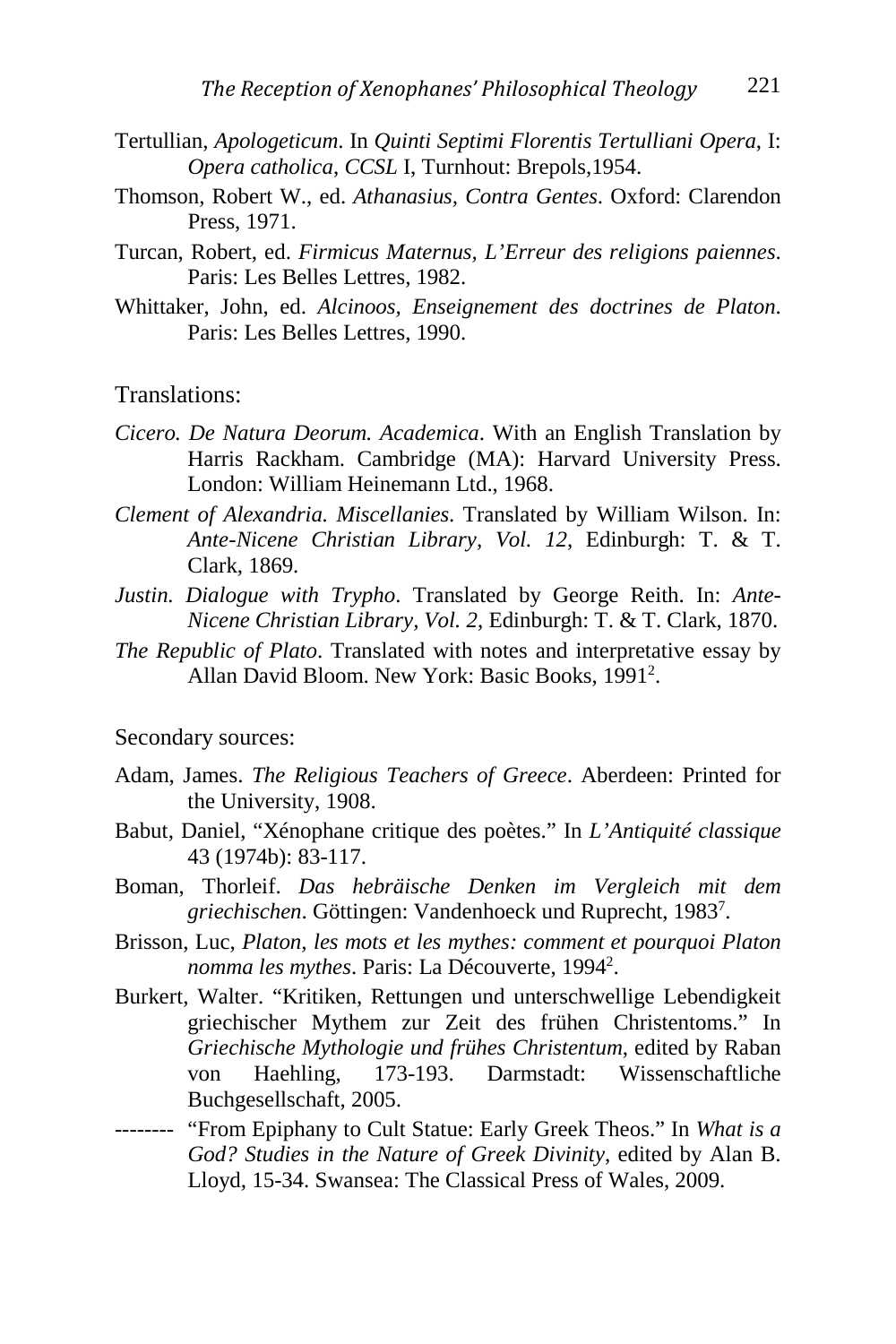- Collobert, Catharine, Destrée, Pierre, and Gonzalez Francisco, J., ed. *Plato and Myth. Studies on the Use and Status of Platonic Myths*. Leiden – Boston: Brill, 2012.
- Destrée, Pierre, and Herrmann, Fritz-Gregor, ed. *Plato and the Poets*. Leiden – Boston: Brill, 2011.
- Dillon, John. *The Middle Platonists. A Study of Platonism 80 B.C. to A.D.*  220. London: Duckworth, 1996<sup>2</sup>.
- Dreyer, Oskar. *Untersuchungen zum Begriff des Gottgeziemenden in der Mit besonderer Berücksichtigung Alexandrien*. Hildesheim – New York: Georg Olms Verlag, 1970.
- Enders, Markus. *Natürliche Theologie im Denken der Griechen*. Frankfurt am Main: Knecht, 2000.
- Frohnhofen, Herbert. *APATHEIA TOU THEOU. Über die Affektlosigkeit Gottes in der griechischen Antike und bei den griechischsprachigen Kirchenväter bis zu Gregorios Thaumaturgos*. Frankfurt am Main – Bern – New York – Paris: Peter Lang, 1987.
- Gemelli Marciano, M. Laura. "Xenophanes: Antike Interpretation und kultureller Kontext." In *Frühgriechisches Denken*, edited by G. Rechenauer, 118-134, Göttingen: Vandenhoeck & Ruprecht 2005.
- Granger, Herbert. "Xenophanes' Positive Theology and his Criticism of Greek Popular Religion." In: *Ancient Philosophy* 33/2 (2013): 235-272.
- Grant, Robert M. "Place du Basilide dans la théologie chrétienne ancienne." In: *Revue des Etudes Augustiniennes* 25 (1979): 201- 216.
- Halfwassen, Jens. "Der Gott des Xenophanes: Überlegungen über Ursprung und Struktur eines philosophischen Monotheismus." In *Archiv für Religionsgeschichte* 10 (2008): 275-294.
- Heschel, Abraham J. *The Prophets*. New York Evanston: Harper & Row. Publishers, 1962.
- Jaeger, Werner Wilhelm. *The Theology of Early Greek Philosophers*. Oxford: The Clarendon Press, 1948.
- Janka, Markus, and Schäfer, Christian, ed. *Platon als Mythologe: Interpretationen zu den Mythen in Platons Dialogen*. Darmstadt: Wissenschaftliche Buchgesellschaft, 2002.
- Kerényi, Karl. "THEOS und MYTHOS." In *KERYGMA und MYTHOS VI. Bd. 1. Entmythologisierung und existentiale Interpretation. Akten eines Colloquiums des Centro Internazionale di Studi Umanistici und des Instituto di Studi Filosofici gehalten in Rom vom 16. bis 21. Januar 1961*, edited by Wilhelm Anz *et al*., 28-37. Hamburg – Bergstedt: Herbert Reich. Evangelischer Verlag GmbH, 1963.